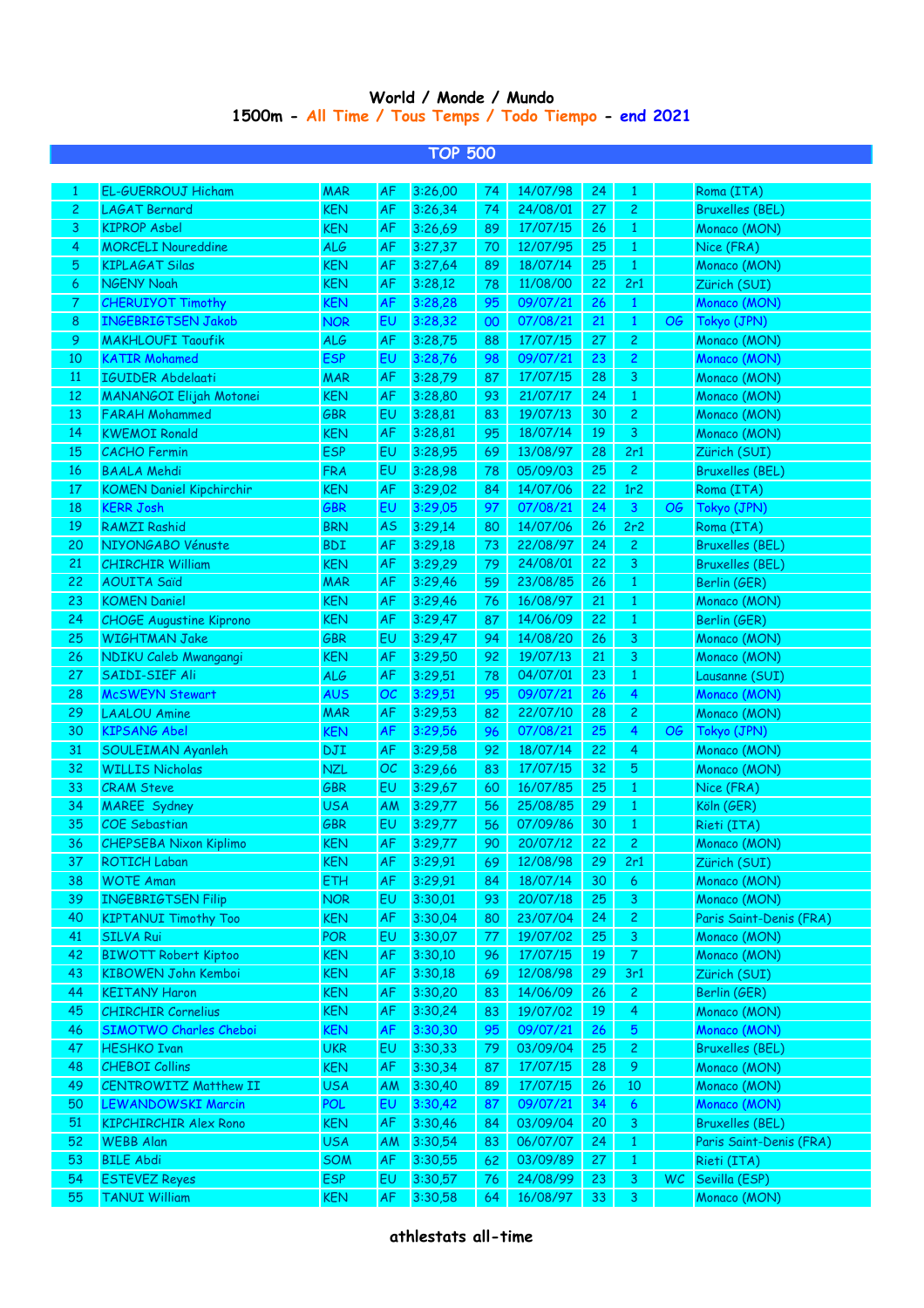| 56         | <b>MUSAGALA Ronald</b>                         | <b>UGA</b>        | AF              | 3:30,58            | 92       | 12/07/19             | 27       | 3                                |    | Monaco (MON)                           |
|------------|------------------------------------------------|-------------------|-----------------|--------------------|----------|----------------------|----------|----------------------------------|----|----------------------------------------|
| 57         | <b>MAGUT James Kiplagat</b>                    | <b>KEN</b>        | AF              | 3:30,61            | 90       | 09/05/14             | 24       | 5                                |    | Doha (QAT)                             |
| 58         | DA'VALL GRICE Charlie                          | <b>GBR</b>        | <b>EU</b>       | 3:30,62            | 93       | 12/07/19             | 26       | 4                                |    | Monaco (MON)                           |
| 59         | <b>KIPKURUI Benjamin</b>                       | <b>KEN</b>        | AF              | 3:30,67            | 80       | 20/07/01             | 21       | $\overline{c}$                   |    | Monaco (MON)                           |
| 60         | <b>TEFERA Samuel</b>                           |                   | AF              | 3:30,71            | 99       | 09/07/21             | 22       | 7                                |    | Monaco (MON)                           |
|            |                                                | <b>ETH</b>        |                 |                    |          |                      |          |                                  |    |                                        |
| 61         | <b>KORIR Paul</b>                              | <b>KEN</b>        | AF              | 3:30,72            | 77       | 05/09/03             | 26       | 3                                |    | <b>Bruxelles (BEL)</b>                 |
| 62         | <b>OVETT Steve</b>                             | <b>GBR</b>        | EU              | 3:30,77            | 55       | 04/09/83             | 28       | $\mathbf{1}$                     |    | Rieti (ITA)                            |
| 63         | <b>BIRGEN Bethwell</b>                         | <b>KEN</b>        | AF              | 3:30,77            | 88       | 19/07/13             | 25       | 4                                |    | Monaco (MON)                           |
| 64         | <b>MECHAAL Adel</b>                            | <b>ESP</b>        | <b>EU</b>       | 3:30,77            | 90       | 07/08/21             | 31       | 5                                | OG | Tokyo (JPN)                            |
| 65         | <b>CHOUKI Fouad</b>                            | <b>FRA</b>        | EU              | 3:30,83            | 78       | 15/08/03             | 25       | 3                                |    | Zürich (SUI)                           |
| 66         | <b>WHEATING Andrew</b>                         | <b>USA</b>        | AM              | 3:30,90            | 87       | 22/07/10             | 23       | 4                                |    | Monaco (MON)                           |
| 67         | <b>GONZALES José Luis</b>                      | <b>ESP</b>        | <b>EU</b>       | 3:30,92            | 57       | 16/07/85             | 28       | 3                                |    | Nice (FRA)                             |
| 68         | <b>BOUKENSA Tarek</b>                          | <b>ALG</b>        | AF              | 3:30,92            | 81       | 13/07/07             | 26       | $\mathbf{1}$                     |    | Roma (ITA)                             |
| 69         | <b>VICIOSA Isaac</b>                           | <b>ESP</b>        | EU              | 3:30,94            | 69       | 08/08/98             | 29       | 5                                |    | Monaco (MON)                           |
| $70\,$     | <b>MANZANO Leonel</b>                          | <b>USA</b>        | AM              | 3:30,98            | 84       | 18/07/14             | 30       | 8                                |    | Monaco (MON)                           |
| 71         | <b>RONO Robert</b>                             | <b>KEN</b>        | AF              | 3:30,99            | 78       | 30/08/02             | 24       | 3                                |    | <b>Bruxelles (BEL)</b>                 |
|            | <b>SONGOK Isaac Kiprono</b>                    | <b>KEN</b>        |                 |                    |          |                      |          |                                  |    |                                        |
| 72         |                                                |                   | AF              | 3:30,99            | 84       | 06/08/04             | 20       | 3                                |    | Zürich (SUI)                           |
| 73         | <b>SPIVEY Jim</b>                              | <b>USA</b>        | AM              | 3:31,01            | 60       | 28/08/88             | 28       | $\mathbf{1}$                     |    | Koblenz (GER)                          |
| 74         | <b>BASHIR Daham Najim</b>                      | QAT               | <b>AS</b>       | 3:31,04            | 79       | 13/05/05             | 26       | $\overline{c}$                   |    | Doha (QAT)                             |
| 75         | <b>GREGSON Ryan</b>                            | <b>AUS</b>        | OC              | 3:31,06            | 90       | 22/07/10             | 20       | 5                                |    | Monaco (MON)                           |
| 76         | <b>KAOUCH Adil</b>                             | <b>MAR</b>        | AF              | 3:31,10            | 79       | 14/07/06             | 27       | 3r <sub>2</sub>                  |    | Roma (ITA)                             |
| 77         | <b>ABASCAL José Manuel</b>                     | <b>ESP</b>        | EU              | 3:31,13            | 58       | 16/08/86             | 28       | $\mathbf{1}$                     |    | Barcelona (ESP)                        |
| 78         | WENDIMU Mulugeta                               | <b>ETH</b>        | AF              | 3:31,13            | 85       | 31/07/04             | 19       | 2r1                              |    | Heusden-Zolder (BEL)                   |
| 79         | <b>ANDERSEN Robert K,</b>                      | <b>DEN</b>        | EU              | 3:31,17            | 72       | 13/08/97             | 25       | 5r1                              |    | Zürich (SUI)                           |
| 80         | <b>KORIR Shedrack Kibet</b>                    | <b>KEN</b>        | AF              | 3:31,18            | 78       | 13/07/07             | 29       | $\mathbf{2}$                     |    | Roma (ITA)                             |
| 81         | REDOLAT José Antonio                           | <b>ESP</b>        | EU              | 3:31,21            | 76       | 17/07/01             | 25       | $\mathbf{1}$                     |    | Stockholm (SWE)                        |
| 82         | ZERGUELAINE Anter                              | <b>ALG</b>        | AF              | 3:31,21            | 85       | 28/07/09             | 24       | $\overline{c}$                   |    | Monaco (MON)                           |
|            |                                                |                   |                 |                    |          |                      |          | 3r1                              |    |                                        |
| 83         | <b>KOECH Enock</b>                             | <b>KEN</b>        | AF              | 3:31,28            | 81       | 17/08/01             | 20       |                                  |    | Zürich (SUI)                           |
| 84         | ÖZBILEN Ilham Tanui                            | <b>TUR</b>        | <b>AS</b>       | 3:31,30            | 90       | 19/07/13             | 23       | $\overline{5}$                   |    | Monaco (MON)                           |
| 85         | <b>MIKHOU Sadik</b>                            | <b>BRN</b>        | <b>AS</b>       | 3:31,34            | 90       | 11/06/17             | 27       | 1r2                              |    | Hengelo (NED)                          |
| 86         | <b>KEMEI William</b>                           | <b>KEN</b>        | AF              | 3:31,40            | 69       | 12/07/95             | 26       | $\overline{c}$                   |    | Nice (FRA)                             |
| 87         | <b>HOCKER Cole</b>                             | <b>USA</b>        | AM              | 3:31,40            | 01       | 07/08/21             | 20       | 6                                | OG | Tokyo (JPN)                            |
| 88         | <b>MAAZOUZI Driss</b>                          | <b>FRA</b>        | EU              | 3:31,45            | 69       | 19/07/02             | 33       | 6                                |    | Monaco (MON)                           |
| 89         | <b>GEBREMEDHIN Mekonnen</b>                    | <b>ETH</b>        | AF              | 3:31,45            | 88       | 27/05/12             | 24       | 3                                |    | Hengelo (NED)                          |
| 90         | <b>INGEBRIGTSEN Henrik</b>                     | <b>NOR</b>        | EU              | 3:31,46            | 91       | 18/07/14             | 23       | 10                               |    | Monaco (MON)                           |
| 91         | <b>SEDIKI Azzedine</b>                         | <b>MAR</b>        | AF              | 3:31,48            | 70       | 18/08/95             | 25       | 3                                |    | Köln (GER)                             |
| 92         | <b>DIAZ Andrés</b>                             | <b>ESP</b>        | <b>EU</b>       | 3:31,48            | 69       | 18/08/00             | 31       | $\overline{c}$                   |    | Monaco (MON)                           |
| 93         | ALI Belal Mansoor                              | <b>BRN</b>        | <b>AS</b>       | 3:31,49            | 88       | 02/07/07             | 19       | $1\,$                            |    | Athína (GRE)                           |
| 94         | <b>MANANGOI George Meitamei</b>                | <b>KEN</b>        | AF              | 3:31,49            | 00       | 12/07/19             | 19       | 6                                |    | Monaco (MON)                           |
| 95         | <b>HOLMAN Steve</b>                            | <b>USA</b>        | AM              | 3:31,52            | 70       | 22/08/97             | 27       | $\epsilon$                       |    | <b>Bruxelles (BEL)</b>                 |
| 96         | <b>KEMBOI Nicholas Kiptanui</b>                | <b>KEN</b>        | AF              | 3:31,52            | 89       | 08/07/10             | 21       |                                  |    | Lausanne (SUI)                         |
|            |                                                |                   |                 |                    |          |                      |          | $\mathbf{1}$                     |    |                                        |
| 97         | <b>LELEI David</b>                             | <b>KEN</b>        | AF              | 3:31,53            | 71       | 19/07/98             | 27       | 3                                |    | Stuttgart (GER)                        |
| 98         | <b>KAMEL Yusuf Saad</b>                        | <b>BRN</b>        | <b>AS</b>       | 3:31,56            | 83       | 28/07/09             | 26       | $\overline{4}$                   |    | Monaco (MON)                           |
| 99         | <b>HIGUERO Juan Carlos</b>                     | <b>ESP</b>        | <b>EU</b>       | 3:31,57            | 78       | 14/07/06             | 28       | 4r2                              |    | Roma (ITA)                             |
| 100        | <b>WESSINGHAGE Thomas</b>                      | GER               | EU              | 3:31,58            | 52       | 27/08/80             | 28       | $\overline{c}$                   |    | Koblenz (GER)                          |
| 101        | KEJELCHA Yomif*                                | ETH               | AF              | 3:31,58            | 97       | 16/02/19             | 22       | $\overline{c}$                   |    | Birmingham (i GBR)                     |
| 102        | <b>SEUREI Benson Kiplagat</b>                  | KEN               | AF              | 3:31,61            | 84       | 20/07/12             | 24       | $\mathcal{T}$                    |    | Monaco (MON)                           |
| 103        | <b>KAAZOUZI Brahim</b>                         | <b>MAR</b>        | AF              | 3:31,62            | 90       | 20/07/18             | 28       | $\boldsymbol{6}$                 |    | Monaco (MON)                           |
| 104        | <b>SIMOTWO Suleiman Kipses</b>                 | <b>KEN</b>        | AF              | 3:31,67            | 80       | 08/07/06             | 26       | 4                                |    | Paris Saint-Denis (FRA)                |
| 105        | <b>HAKIMI Ali</b>                              | TUN               | AF              | 3:31,70            | 76       | 22/08/97             | 21       | $\mathcal{T}$                    |    | <b>Bruxelles (BEL)</b>                 |
| 106        | <b>SULLIVAN Kevin</b>                          | CAN               | AM              | 3:31,71            | 74       | 30/06/00             | 26       | 4                                |    | Roma (ITA)                             |
| 107        | <b>HABZ</b> Azeddine                           | <b>FRA</b>        | <b>EU</b>       | 3:31,74            | 93       | 09/07/21             | 28       | $\boldsymbol{8}$                 |    | Monaco (MON)                           |
| 108        | <b>DELEZE Pierre</b>                           | SUI               | <b>EU</b>       | 3:31,75            | 58       | 21/08/85             | 27       | $\mathbf{1}$                     |    | Zürich (SUI)                           |
| 109        |                                                |                   |                 |                    |          | 16/07/85             | 29       | 4                                |    | Nice (FRA)                             |
|            |                                                |                   |                 |                    |          |                      |          |                                  |    |                                        |
|            | <b>SCOTT Steve</b>                             | <b>USA</b>        | AM              | 3:31,76            | 56       |                      |          |                                  |    |                                        |
| <b>110</b> | <b>GEBRSELASSIE Haile *</b>                    | ETH               | AF              | 3:31,76            | 73       | 01/02/98             | 24       | $\mathbf{1}$                     |    | Stuttgart (i GER)                      |
| 111        | <b>KAKI Abubaker</b>                           | SUD               | AF              | 3:31,76            | 89       | 22/07/11             | 22       | 3                                |    | Monaco (MON)                           |
| 112        | <b>SHAWEEN Mohammed</b>                        | <b>KSA</b>        | <b>AS</b>       | 3:31,82            | 86       | 29/05/11             | 25       | $\mathbf{1}$                     |    | Hengelo (NED)                          |
| 113        | <b>NBERET Melese</b>                           | ETH               | AF              | 3:31,82            | 01       | 09/07/21             | 20       | 9                                |    | Monaco (MON)                           |
| 114<br>115 | <b>MOUSTAOUI Mohamed</b><br><b>MAYOCK John</b> | <b>MAR</b><br>GBR | AF<br><b>EU</b> | 3:31,84<br>3:31,86 | 85<br>70 | 11/09/11<br>22/08/97 | 26<br>27 | $\overline{4}$<br>8 <sup>°</sup> |    | Berlin (GER)<br><b>Bruxelles (BEL)</b> |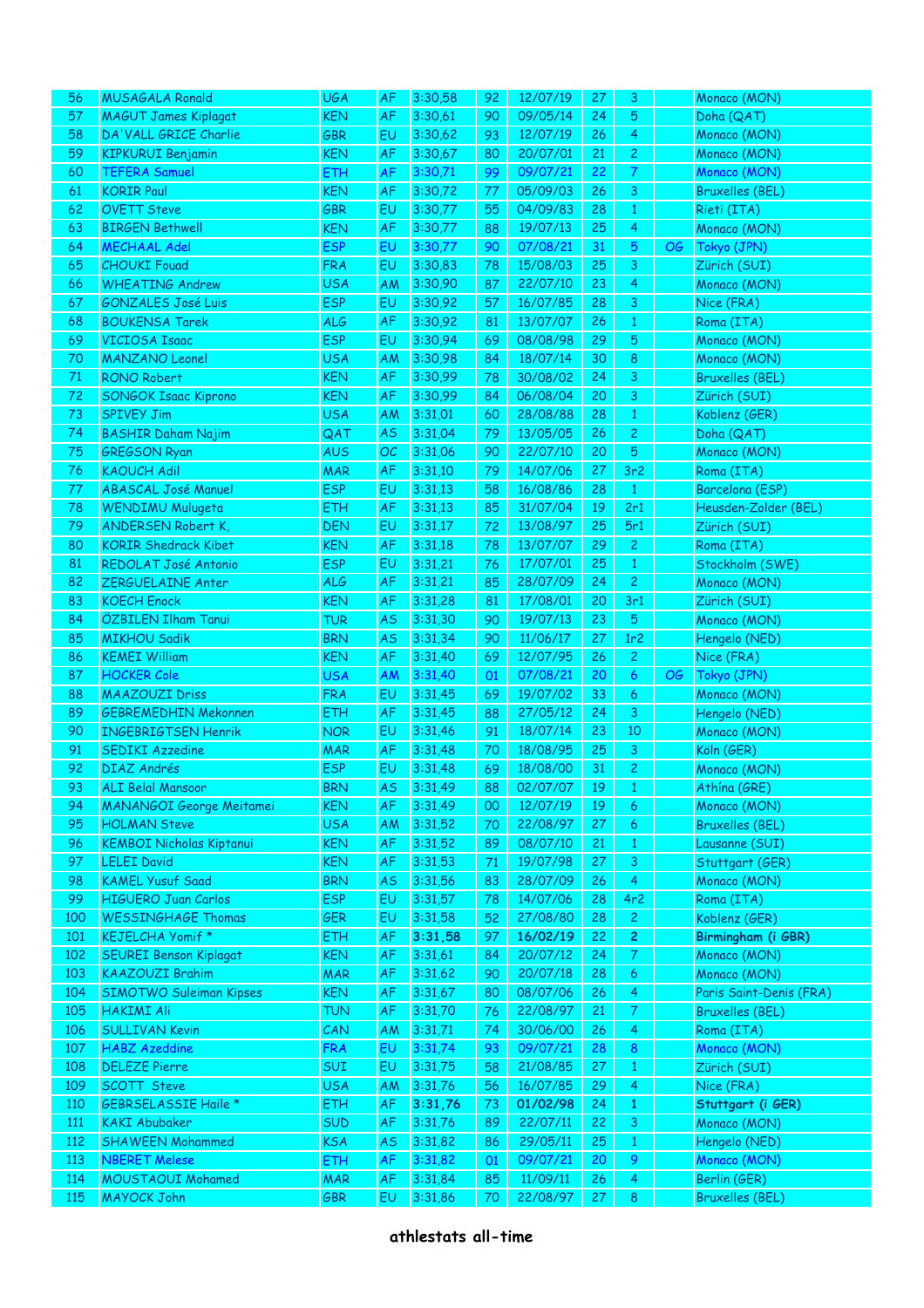| 116 | <b>KIPKORIR Stephen Arusei</b> | <b>KEN</b> | <b>AF</b> | 3:31,87 | 70            | 03/07/96 | 26 | $\mathbf{2}$   |           | Lausanne (SUI)         |
|-----|--------------------------------|------------|-----------|---------|---------------|----------|----|----------------|-----------|------------------------|
| 117 | <b>RONO Sammy</b>              | <b>KEN</b> | AF        | 3:31,89 | 74            | 19/07/98 | 24 | $\overline{4}$ |           | Stuttgart (GER)        |
| 118 | <b>LEMI Teddese</b>            | ETH        | AF        | 3:31,90 | 99            | 08/06/21 | 22 | $\mathbf{1}$   |           | Hengelo (NED)          |
| 119 | <b>KRUMMENACKER David</b>      | <b>USA</b> | AM        | 3:31,93 | 75            | 16/07/02 | 27 | $\overline{c}$ |           | Stockholm (SWE)        |
| 120 | <b>CRONJE Johan</b>            | <b>RSA</b> | AF        | 3:31,93 | 82            | 08/09/13 | 31 | $\overline{c}$ |           | Rieti (ITA)            |
| 121 | <b>MAZOUZI Zakaria</b>         | <b>MAR</b> | AF        | 3:31,94 | 85            | 20/04/13 | 28 | 1r1            |           | Marrakech (MAR)        |
| 122 | <b>EL BAKKALI Soufiane</b>     | <b>MAR</b> | AF        | 3:31,95 | 96            | 28/05/21 | 25 | 3              |           | Doha (QAT)             |
| 123 | <b>HUDAK Harald</b>            | <b>GER</b> | EU        | 3:31,96 | 57            | 27/08/80 | 23 | 3              |           | Koblenz (GER)          |
| 124 | <b>DOYLE Simon</b>             | <b>AUS</b> | OC        | 3:31,96 | 66            | 03/07/91 | 25 | $\overline{c}$ |           | Stockholm (SWE)        |
| 125 | <b>BITOK Paul</b>              | <b>KEN</b> | AF        | 3:31,96 | $70\,$        | 17/07/01 | 31 | 3              |           | Stockholm (SWE)        |
| 126 | <b>KIBET Vincent</b>           | <b>KEN</b> | AF        | 3:31,96 | 91            | 07/09/14 | 23 | $\overline{c}$ |           | Rieti (ITA)            |
| 127 | <b>ANGWENYI Elkanah</b>        | <b>KEN</b> | AF        | 3:31,97 | 83            | 14/07/06 | 23 | 7r2            |           | Roma (ITA)             |
| 128 | <b>TESFAYE Homiyu</b>          | <b>GER</b> | EU        | 3:31,98 | 93            | 05/06/14 | 21 | 4              |           | Roma (ITA)             |
| 129 | <b>BOSCH Nadir</b>             | <b>FRA</b> | EU        | 3:32,06 | 73            | 21/07/99 | 26 | 4              |           | Paris (FRA)            |
| 130 | <b>MARU Elijah Kipruto</b>     | <b>KEN</b> | AF        | 3:32,07 | 76            | 01/09/96 | 20 | 4              |           | Rieti (ITA)            |
| 131 | <b>KOECH Benson</b>            | <b>KEN</b> | AF        | 3:32,09 | 74            | 03/09/99 | 25 | $\mathbf{2}$   |           | <b>Bruxelles (BEL)</b> |
| 132 | <b>SULEIMAN Mohammed</b>       | QAT        | <b>AS</b> | 3:32,10 | 69            | 13/08/97 | 28 | 8r1            |           | Zürich (SUI)           |
| 133 | O'HARE Chris                   | GBR        | EU        | 3:32,11 | 90            | 20/07/18 | 28 | 9              |           | Monaco (MON)           |
| 134 | <b>KIBET David</b>             | <b>KEN</b> | AF        | 3:32,13 | 63            | 06/09/92 | 29 | $\overline{c}$ |           | Rieti (ITA)            |
| 135 | <b>BABA Youssef</b>            | <b>MAR</b> | AF        | 3:32,13 | 79            | 11/05/07 | 28 | 3              |           | Doha (QAT)             |
| 136 | <b>BAYI Filbert</b>            | <b>TAN</b> | AF        | 3:32,16 | 53            | 02/02/74 | 21 | $\mathbf{1}$   |           | Christchurch (NZL)     |
| 137 | <b>MEKONNEN Deresse</b>        | <b>ETH</b> | AF        | 3:32,18 | 87            | 28/07/09 | 22 | 6              |           | Monaco (MON)           |
| 138 | <b>LOMONG Lopez</b>            | <b>USA</b> | AM        | 3:32,20 | 85            | 22/07/10 | 25 | 6              |           | Monaco (MON)           |
| 139 | <b>SHABUNIN Vyacheslav</b>     | <b>RUS</b> | EU        | 3:32,28 | 69            | 30/06/00 | 31 | 5              |           | Roma (ITA)             |
| 140 | <b>WHITEMAN Tony</b>           | GBR        | EU        | 3:32,34 | $\mathbf{71}$ | 16/08/97 | 26 | 6              |           | Monaco (MON)           |
| 141 | <b>BEKELE Kenenisa</b>         | <b>ETH</b> | AF        | 3:32,35 | 82            | 28/09/07 | 25 | $\overline{c}$ |           | Shanghai (CHN)         |
| 142 | <b>HOARE Oliver</b>            | <b>AUS</b> | OC        | 3:32,35 | 97            | 13/02/21 | 24 | $\mathbf{1}$   |           | Staten Island (i USA)  |
| 143 | <b>DUBUS Eric</b>              | <b>FRA</b> | EU        | 3:32,37 | 66            | 12/07/95 | 29 | 3              |           | Nice (FRA)             |
| 144 | <b>EAST Michael</b>            | <b>GBR</b> | EU        | 3:32,37 | 78            | 02/07/04 | 26 | $\overline{7}$ |           | Roma (ITA)             |
| 145 | <b>WALKER John</b>             | <b>NZL</b> | OC        | 3:32,4  | 52            | 30/07/75 | 23 |                |           | Oslo (NOR)             |
|     | <b>MUSAB Adam Ali</b>          |            |           | 3:32,41 |               |          | 26 | $\mathbf{1}$   |           |                        |
| 146 |                                | QAT        | <b>AS</b> |         | 95            | 14/02/21 |    | $\mathbf{1}$   |           | Doha (QAT)             |
| 147 | <b>MISCHLER Baptiste</b>       | <b>FRA</b> | EU        | 3:32,42 | 97            | 09/07/21 | 24 | 11             |           | Monaco (MON)           |
| 148 | <b>BOULAHFANE Kamal</b>        | <b>ALG</b> | AF        | 3:32,44 | 76            | 31/07/04 | 28 | 3r1            |           | Heusden-Zolder (BEL)   |
| 149 | <b>KIROCHI Wilfred Oanda</b>   | <b>KEN</b> | AF        | 3:32,49 | 69            | 28/08/92 | 23 | $\mathbf{1}$   |           | <b>Bruxelles (BEL)</b> |
| 150 | HOLUŠA Jakub                   | CZE        | EU        | 3:32,49 | 88            | 20/07/18 | 30 | 10             |           | Monaco (MON)           |
| 151 | RONO Geoffrey Kipkoech         | <b>KEN</b> | AF        | 3:32,55 | 87            | 01/06/08 | 21 | 6              |           | Berlin (GER)           |
| 152 | <b>ROZMYS Michał</b>           | <b>POL</b> | EU        | 3:32,67 | 95            | 07/08/21 | 26 | 8              | <b>OG</b> | Tokyo (JPN)            |
| 153 | <b>ELLIOTT Peter</b>           | GBR        | EU        | 3:32,69 | 62            | 16/09/90 | 28 | $\,1\,$        |           | Sheffield (GBR)        |
| 154 | CASADO Arturo                  | <b>ESP</b> | EU        | 3:32,70 | 83            | 22/08/10 | 27 | $\overline{4}$ |           | Berlin (GER)           |
| 155 | <b>TAHRI Bouabdellah</b>       | <b>FRA</b> | EU        | 3:32,73 | 78            | 19/07/13 | 35 | $\mathcal{T}$  |           | Monaco (MON)           |
| 156 | <b>HEROLD Jens Peter</b>       | <b>GER</b> | EU        | 3:32,77 | 65            | 06/09/92 | 27 | $\overline{4}$ |           | Rieti (ITA)            |
| 157 | di NAPOLI Gennaro              | <b>ITA</b> | EU        | 3:32,78 | 68            | 09/09/90 | 22 | $\mathbf{1}$   |           | Rieti (ITA)            |
| 158 | ZELEKE Samuel                  | ETH        | AF        | 3:32,80 | 99            | 08/06/21 | 22 | $\overline{c}$ |           | Hengelo (NED)          |
| 159 | <b>HEYWARD Jake</b>            | GBR        | EU        | 3:32,82 | 99            | 05/08/21 | 22 | 6sf2           | OG        | Tokyo (JPN)            |
| 160 | <b>NDIWA Remmy Limo</b>        | <b>KEN</b> | AF        | 3:32,83 | 88            | 08/07/10 | 22 | $\mathbf{3}$   |           | Lausanne (SUI)         |
| 161 | <b>KIGEN Moses</b>             | <b>KEN</b> | AF        | 3:32,84 | 73            | 01/09/96 | 23 | $\overline{5}$ |           | Rieti (ITA)            |
| 162 | <b>GRETHEN Charles</b>         | LUX        | EU        | 3:32,86 | 92            | 05/08/21 | 29 | 7sf2           | OG        | Tokyo (JPN)            |
| 163 | FERNÁNDEZ Álvaro               | <b>ESP</b> | EU        | 3:32,88 | 81            | 03/09/04 | 23 | 11             |           | <b>Bruxelles (BEL)</b> |
| 164 | LIEFERS Gert Jan               | <b>NED</b> | EU        | 3:32,89 | 78            | 24/08/01 | 23 | $\mathcal{T}$  |           | <b>Bruxelles (BEL)</b> |
| 165 | <b>RISELEY Jeffrey</b>         | <b>AUS</b> | OC        | 3:32,93 | 86            | 10/07/09 | 23 | $\bf 8$        |           | Roma (ITA)             |
| 166 | <b>YEMMOUNI Mounir</b>         | <b>FRA</b> | EU        | 3:32,97 | 83            | 02/07/04 | 21 | 10             |           | Roma (ITA)             |
| 167 | <b>JAGER Evan</b>              | <b>USA</b> | AM        | 3:32,97 | 89            | 14/06/15 | 26 | 1r1            |           | Portland (USA)         |
| 168 | NGETICH Hillary Cheruiyot      | <b>KEN</b> | AF        | 3:32,97 | 95            | 16/07/16 | 21 | 2r1            |           | Heusden-Zolder (BEL)   |
| 169 | KIPLAGAT Justus Soget          | <b>KEN</b> | AF        | 3:32,97 | 99            | 24/06/17 | 18 | $\overline{4}$ |           | Nairobi (KEN)          |
| 170 | <b>BAREGA Selemon</b>          | <b>ETH</b> | AF        | 3:32,97 | 00            | 25/09/20 | 20 | 2f1            |           | Doha (QAT)             |
| 171 | <b>KEINO Martin</b>            | <b>KEN</b> | AF        | 3:33,00 | 72            | 01/09/96 | 24 | $\overline{6}$ |           | Rieti (ITA)            |
| 172 | <b>KHALDI Mohamed</b>          | <b>ALG</b> | AF        | 3:33,03 | 75            | 02/07/01 | 26 | $\mathbf{1}$   |           | Zagreb (CRO)           |
| 173 | <b>BENSGHIR Yassine</b>        | <b>MAR</b> | AF        | 3:33,04 | 83            | 25/07/07 | 24 | $\mathbf{3}$   |           | Monaco (MON)           |
| 174 | <b>KOERS Marko</b>             | <b>NED</b> | EU        | 3:33,05 | 72            | 28/06/96 | 24 | $\overline{2}$ |           | Paris (FRA)            |
| 175 | <b>DEBJANI Ismael</b>          | <b>BEL</b> | EU        | 3:33,06 | 90            | 12/06/21 | 31 | 1f1            |           | Genève (SUI)           |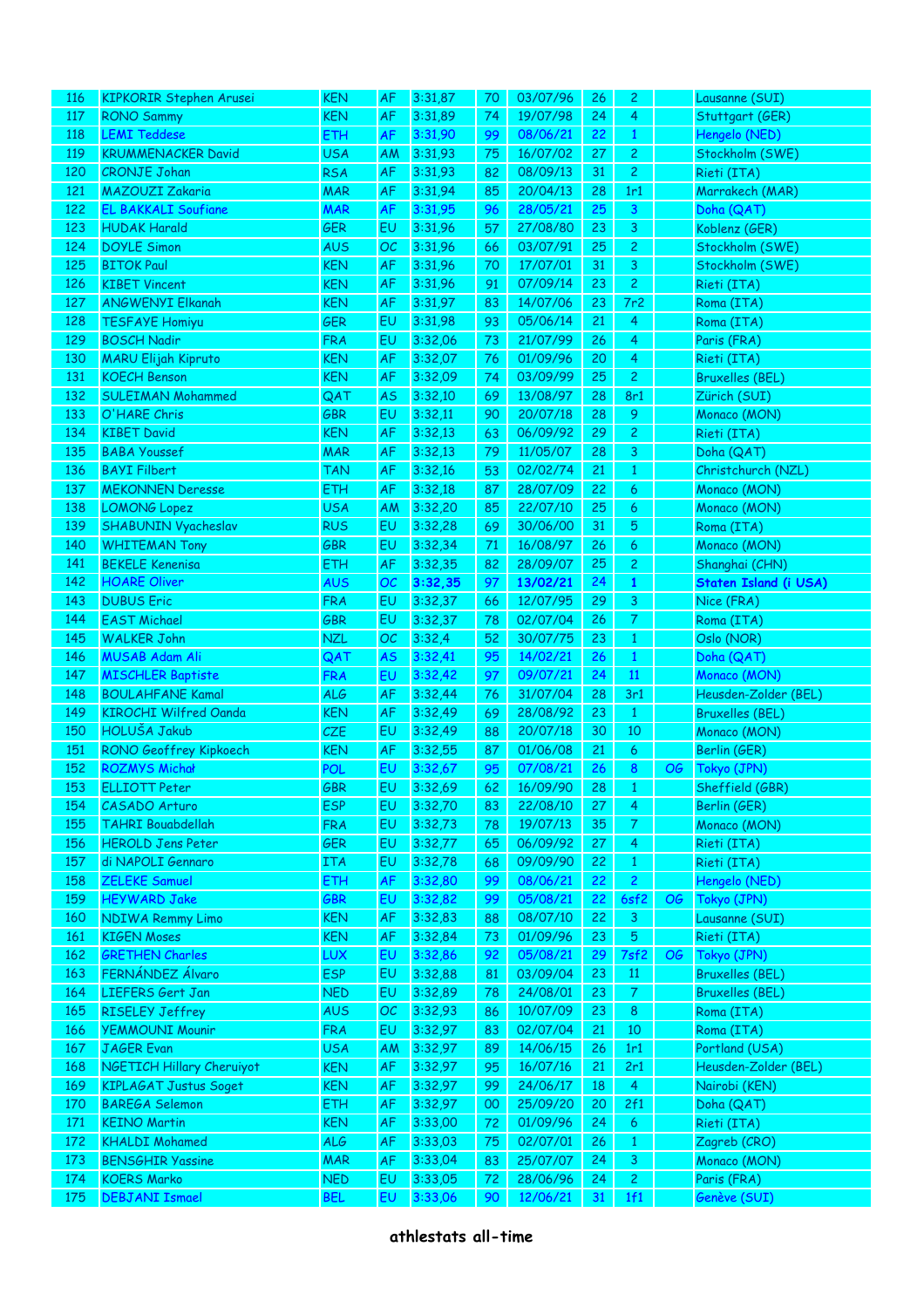| 176 | <b>CHERUIYOT Kipkoech Charles</b>           | <b>KEN</b>               | <b>AF</b> | 3:33,07           | 64            | 10/08/86 | 22        | 1               |    | Grosseto (ITA)             |
|-----|---------------------------------------------|--------------------------|-----------|-------------------|---------------|----------|-----------|-----------------|----|----------------------------|
| 177 | GÓMEZ Jesús                                 | <b>ESP</b>               | EU        | 3:33,07           | 91            | 14/08/20 | 29        | 6               |    | Monaco (MON)               |
| 178 | <b>RYUN Jim</b>                             | <b>USA</b>               | AM        | 3:33,1            | 47            | 08/07/67 | 20        | $\mathbf{1}$    |    | Los Angeles (USA)          |
| 179 | <b>CHEKHEMANI Abdelkader</b>                | <b>FRA</b>               | EU        | 3:33,10           | 71            | 10/08/96 | 25        | 6               |    | Monaco (MON)               |
| 180 | <b>DOUKKANA Rabii</b>                       | <b>FRA</b>               | EU        | 3:33,11           | 87            | 24/08/19 | 32        | 11              |    | Paris (FRA)                |
| 181 | <b>CHESIRE Joseph</b>                       | <b>KEN</b>               | AF        | 3:33,12           | 57            | 15/07/92 | 35        | $\overline{c}$  |    | Nice (FRA)                 |
| 182 | <b>MEKHISSI-BENABBAD Mahiedine</b>          | <b>FRA</b>               | EU        | 3:33,12           | 85            | 02/07/13 | 28        | $\mathbf{1}$    |    | Tomblaine (FRA)            |
| 183 | <b>ETIANG Kamar</b>                         | <b>KEN</b>               | AF        | 3:33,12           | 02            | 19/06/21 | 19        | $\overline{c}$  |    | Nairobi (KEN)              |
| 184 | <b>MEKONNEN Hailu</b>                       | <b>ETH</b>               | AF        | 3:33,14           | 80            | 30/06/00 | 20        | $\mathcal{T}$   |    | Roma (ITA)                 |
| 185 | <b>JIPCHO Ben</b>                           | <b>KEN</b>               | AF        | 3:33,16           | 43            | 02/02/74 | 31        | 3               |    | Christchurch (NZL)         |
| 186 | <b>RUÍZ Diego</b>                           | <b>ESP</b>               | EU        | 3:33,18           | 82            | 22/07/11 | 29        | 3r <sub>2</sub> |    | Barcelona (ESP)            |
| 187 | <b>KIPCHOGE Eliud</b>                       | <b>KEN</b>               | AF        | 3:33,20           | 84            | 31/05/04 | 20        | $\mathbf{1}$    |    | Hengelo (NED)              |
| 188 | <b>LALANG Lawi</b>                          | <b>KEN</b>               | AF        | 3:33,20           | 91            | 06/07/13 | 22        | 5               |    | Paris Saint-Denis (FRA)    |
| 189 | EL-GHAZI Salah                              | <b>MAR</b>               | AF        | 3:33,21           | 75            | 24/08/97 | 22        | 3               |    | Köln (GER)                 |
| 190 | ROTICH Ferguson Cheruiyot                   | <b>KEN</b>               | AF        | 3:33,21           | 89            | 02/09/18 | 29        | $\overline{c}$  |    | Berlin (GER)               |
|     |                                             |                          |           |                   |               |          |           |                 |    |                            |
| 191 | <b>KIPTUM Bernard Kiptanui</b>              | <b>KEN</b>               | AF        | 3:33,23           | 86            | 03/07/06 | 20        | 5               |    | Athína (GRE)               |
| 192 | <b>TORRENCE David</b>                       | <b>USA</b>               | AM        | 3:33,23           | 85            | 08/09/13 | 28        | 6               |    | Rieti (ITA)                |
| 193 | <b>EDWARDS Jye</b>                          | <b>AUS</b>               | OC        | 3:33,23           | 98            | 09/07/21 | 23        | 12              |    | Monaco (MON)               |
| 194 | de SOUZA Hudson Santos                      | <b>BRA</b>               | AM        | 3:33,25           | 77            | 28/08/05 | 28        | 5               |    | Rieti (ITA)                |
| 195 | <b>FONTES Ignacio</b>                       | <b>ESP</b>               | EU        | 3:33,27           | 98            | 04/07/21 | 23        | $\overline{c}$  |    | Stockholm (SWE)            |
| 196 | <b>KHALIFA Omer</b>                         | <b>SUD</b>               | AF        | 3:33,28           | 56            | 10/08/86 | 30        | $\overline{c}$  |    | Grosseto (ITA)             |
| 197 | LUKEZIC Christopher                         | <b>USA</b>               | AM        | 3:33,28           | 84            | 14/07/06 | 22        | 12r2            |    | Roma (ITA)                 |
| 198 | <b>ZORKO Branko</b>                         | CRO                      | EU        | 3:33,30           | 67            | 08/08/98 | 31        | 11              |    | Monaco (MON)               |
| 199 | <b>KOMBICH Ismael Kipngetich</b>            | <b>KEN</b>               | AF        | 3:33,31           | 85            | 10/07/10 | 25        | $\overline{c}$  |    | Heusden-Zolder (BEL)       |
| 200 | <b>CRABB Steve</b>                          | <b>GBR</b>               | EU        | 3:33,34           | 63            | 04/07/87 | 24        | 3               |    | Oslo (NOR)                 |
| 201 | <b>MOROGO Lukas</b>                         | <b>KEN</b>               | AF        | 3:33,34           | $70\,$        | 01/09/96 | 26        | $\overline{7}$  |    | Rieti (ITA)                |
| 202 | <b>BIRIR Jonah</b>                          | <b>KEN</b>               | AF        | 3:33,36           | $\mathbf{71}$ | 28/08/92 | 21        | 5               |    | <b>Bruxelles (BEL)</b>     |
| 203 | <b>HILLARDT Mike</b>                        | <b>AUS</b>               | OC        | 3:33,39           | 61            | 23/08/85 | 24        | 4               |    | Berlin (GER)               |
| 204 | <b>BARUSEI Geoffrey Kibet</b>               | <b>KEN</b>               | AF        | 3:33,39           | 94            | 27/05/12 | 18        | 4               |    | Hengelo (NED)              |
| 205 | <b>KNIGHT Justyn</b>                        | CAN                      | AM        | 3:33,41           | 96            | 09/05/21 | 25        | 2f1             |    | Walnut (USA)               |
| 206 | <b>GALLARDO Sergio</b>                      | <b>ESP</b>               | EU        | 3:33,43           | 79            | 13/07/07 | 28        | 8               |    | Roma (ITA)                 |
| 207 | <b>MUTAI Sammy</b>                          | <b>KEN</b>               | AF        | 3:33,44           | 74            | 04/08/99 | 25        | 9               |    | Monaco (MON)               |
| 208 | <b>KENNOUCHE Abdelslam</b>                  | <b>ALG</b>               | AF        | 3:33,46           | 80            | 31/07/04 | 24        | 7r1             |    | Heusden-Zolder (BEL)       |
| 209 | <b>CARVALHO Florian</b>                     | <b>FRA</b>               | EU        | 3:33,47           | 89            | 06/07/13 | 24        | $\mathcal{T}$   |    | Paris Saint-Denis (FRA)    |
| 210 | <b>FLYNN Ray</b>                            | IRL                      | EU        | 3:33,5            | 57            | 07/07/82 | 25        | $\overline{c}$  |    | Oslo (NOR)                 |
| 211 | <b>BAUMANN Dieter</b>                       | <b>GER</b>               | EU        | 3:33,51           | 65            | 13/07/97 | 32        | $\mathbf{1}$    |    | Stuttgart (GER)            |
| 212 | <b>SHAHEEN Saif Saaeed</b>                  | QAT                      | <b>AS</b> | 3:33,51           | 82            | 03/09/06 | 24        | $\overline{c}$  |    | Berlin (GER)               |
| 213 | <b>GATHIMBA Gideon Mwangi</b>               | <b>KEN</b>               | AF        | 3:33,53           | 80            | 13/09/11 | 31        | $\overline{3}$  |    | Zagreb (CRO)               |
| 214 | PHELIPPEAU Hervé                            | <b>FRA</b>               | EU        | 3:33,54           | 62            | 18/07/90 | 28        | $\overline{c}$  |    | Bologna (ITA)              |
| 215 | <b>LANDSMAN Johan</b>                       | <b>RSA</b>               | AF        | 3:33,56           | 64            | 04/08/93 | 29        | $\overline{6}$  |    | Zürich (SUI)               |
| 216 | <b>HACHLAF Abdelkader</b>                   | <b>MAR</b>               | AF        | 3:33,59           | 79            | 24/08/01 | 22        | $11\,$          |    | <b>Bruxelles (BEL)</b>     |
| 217 | SADIKI Abdelatif                            |                          |           |                   |               | 05/08/21 | 22        | 8sf2            |    |                            |
| 218 | <b>FALCON Joe</b>                           | <b>MAR</b><br><b>USA</b> | AF<br>AM  | 3:33,59<br>3:33,6 | 99<br>66      | 14/07/90 | 24        | $\mathbf{3}$    | OG | Tokyo (JPN)<br>Oslo (NOR)  |
|     |                                             |                          |           |                   |               |          |           |                 |    |                            |
| 219 | <b>STENZEL Rudiger</b><br>O'SULLIVAN Marcus | <b>GER</b>               | EU        | 3:33,60           | 68            | 24/08/97 | 29        | $\overline{5}$  |    | Köln (GER)<br>Monaco (MON) |
| 220 |                                             | IRL                      | EU        | 3:33,61           | 61            | 10/08/96 | 35        | $\bf 8$         |    |                            |
| 221 | <b>SCHLANGEN Carsten</b>                    | <b>GER</b>               | EU        | 3:33,64           | 80            | 06/07/12 | 32        | 2r1             |    | Bottrop (GER)              |
| 222 | <b>ENGELS Craig</b>                         | <b>USA</b>               | AM        | 3:33,64           | 94            | 29/05/21 | <b>27</b> | 1f1             |    | Portland (USA)             |
| 223 | <b>ALEXANDER Colby</b>                      | <b>USA</b>               | AM        | 3:33,65           | 91            | 18/07/21 | 30        | 1f1             |    | Mission Viejo (USA)        |
| 224 | <b>CHEBILI Saïd</b>                         | <b>FRA</b>               | EU        | 3:33,66           | 73            | 03/07/99 | 26        | $\overline{5}$  |    | Paris Saint-Denis (FRA)    |
| 225 | <b>BOIT Mike</b>                            | <b>KEN</b>               | AF        | 3:33,67           | 49            | 28/08/81 | 32        | $\overline{c}$  |    | <b>Bruxelles (BEL)</b>     |
| 226 | <b>STRAUB Jürgen</b>                        | <b>GER</b>               | EU        | 3:33,68           | 53            | 31/08/79 | 26        | $\mathbf{1}$    |    | Potsdam (GER)              |
| 227 | <b>FOUNTAIN Mark</b>                        | <b>AUS</b>               | OC        | 3:33,68           | 82            | 28/08/05 | 23        | $\epsilon$      |    | Rieti (ITA)                |
| 228 | <b>YEGO Alfred Kirwa</b>                    | <b>KEN</b>               | AF        | 3:33,68           | 86            | 08/05/09 | 23        | $\overline{5}$  |    | Doha (QAT)                 |
| 229 | <b>DRIOUCH Hamza</b>                        | QAT                      | <b>AS</b> | 3:33,69           | 94            | 11/05/12 | 18        | 9               |    | Doha (QAT)                 |
| 230 | <b>BERGLUND Kalle</b>                       | <b>SWE</b>               | EU        | 3:33,70           | 96            | 06/10/19 | 23        | 9f1             |    | Doha (QAT)                 |
| 231 | <b>BELLANI Hicham</b>                       | <b>MAR</b>               | AF        | 3:33,71           | 79            | 02/07/07 | 28        | $\overline{6}$  |    | Athína (GRE)               |
| 232 | <b>ELKAAM Fouad</b>                         | <b>MAR</b>               | AF        | 3:33,71           | 88            | 06/07/13 | 25        | 2r2             |    | Oordegem (BEL)             |
| 233 | <b>SOET Gilbert Kwemoi</b>                  | <b>KEN</b>               | AF        | 3:33,71           | 97            | 16/07/16 | 19        | 3r1             |    | Heusden-Zolder (BEL)       |
| 234 | <b>LASSITER Seneca</b>                      | <b>USA</b>               | AM        | 3:33,72           | 77            | 17/07/99 | 22        | $\mathbf{2}$    |    | Nice (FRA)                 |
| 235 | YAGOUB Mohammed Babi.                       | <b>SUD</b>               | AF        | 3:33,73           | 77            | 22/08/97 | 20        | $10\,$          |    | <b>Bruxelles (BEL)</b>     |
|     |                                             |                          |           |                   |               |          |           |                 |    |                            |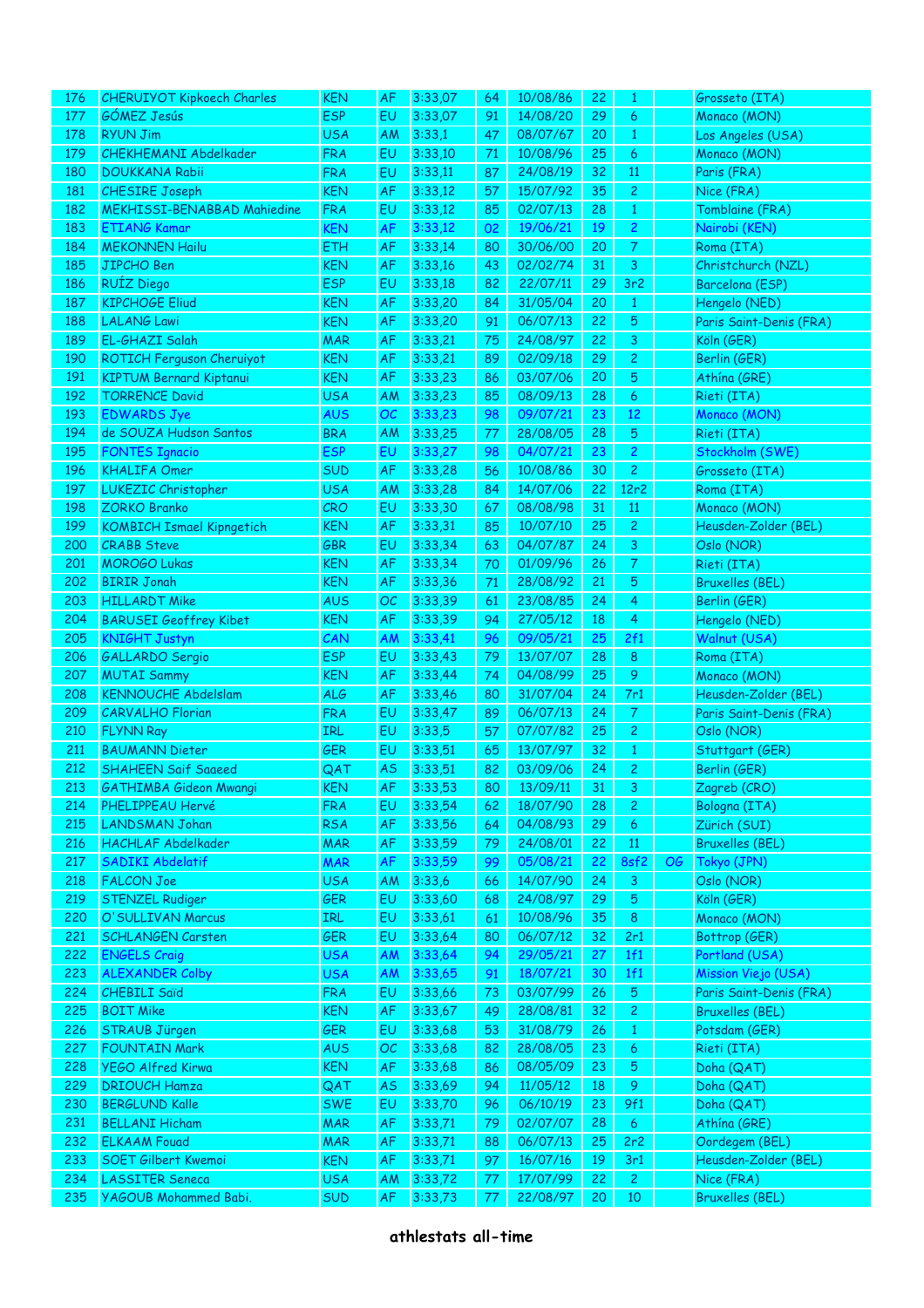| 236        | <b>KIPLAK David</b>                              | <b>KEN</b>               | AF        | 3:33,73            | 81       | 15/05/02             | 21       | 3                            | Doha (QAT)                     |
|------------|--------------------------------------------------|--------------------------|-----------|--------------------|----------|----------------------|----------|------------------------------|--------------------------------|
| 237        | <b>ALEMAYEHU Zebene</b>                          | ETH                      | AF        | 3:33,73            | 92       | 06/07/13             | 21       | 3r <sub>2</sub>              | Oordegem (BEL)                 |
| 238        | WÜHLBECK Willi                                   | <b>GER</b>               | EU        | 3:33,74            | 54       | 27/08/80             | 26       | 4                            | Koblenz (GER)                  |
| 239        | <b>AZIZE Melkeneh</b>                            | ETH                      | AF        | 3:33,74            | 05       | 08/06/21             | 16       | 5                            | Hengelo (NED)                  |
| 240        | <b>KOWAL Yoann</b>                               | <b>FRA</b>               | EU        | 3:33,75            | 87       | 08/07/11             | 24       | $\mathcal{T}$                | Paris Saint-Denis (FRA)        |
| 241        | CHESEREK Edward *                                | KEN                      | AF        | 3:33,76            | 94       | 09/02/18             | 24       |                              | Boston (i USA)                 |
| 242        | <b>GIRMA Lamecha</b>                             | ETH                      | AF        | 3:33,77            | 00       | 25/09/20             | 20       | 4f1                          | Doha (QAT)                     |
| 243        | <b>BAHAR Noureddine</b>                          | <b>MAR</b>               | AF        | 3:33,78            | 66       | 03/07/96             | 30       | 6                            | Lausanne (SUI)                 |
| 244        | <b>MORCROFT David</b>                            | <b>GBR</b>               | EU        | 3:33,79            | 53       | 27/07/82             | 29       | $\mathbf{1}$                 | Hengelo (NED)                  |
| 245        | <b>MUCHERU Leonard</b>                           | <b>KEN</b>               | AF        | 3:33,79            | 78       | 29/06/01             | 23       | 4                            | Roma (ITA)                     |
| 246        | <b>GILES Elliot</b>                              | GBR                      | EU        | 3:33,80            | 94       | 09/06/21             | 27       | 2f1                          | Marseille (FRA)                |
| 247        | <b>KIPTOO Elijah Kipchirchir</b>                 | KEN                      | AF        | 3:33,81            | 86       | 11/05/12             | 26       | 10                           | Doha (QAT)                     |
| 248        | <b>EL-BASIR Rachid</b>                           | <b>MAR</b>               | AF        | 3:33,82            | 68       | 07/07/95             | 27       | 3                            | London (GBR)                   |
| 249        | <b>WOLDE Dawit</b>                               | ETH                      | AF        | 3:33,82            | 91       | 27/05/12             | 21       | 5                            | Hengelo (NED)                  |
| 250        | <b>ROBSON John</b>                               | GBR                      | EU        | 3:33,83            | 57       | 04/09/79             | 22       | $\overline{2}$               | <b>Bruxelles (BEL)</b>         |
| 251        | <b>GENETI Markos</b>                             | ETH                      | AF        | 3:33,83            | 84       | 26/07/05             | 21       | 4r1                          | Stockholm (SWE)                |
| 252        | <b>FOURIE Jonan</b>                              | <b>RSA</b>               | AF        | 3:33,87            | 59       | 10/04/87             | 28       | $\mathbf{1}$                 | Stellenbosch (RSA)             |
| 253        | <b>DIXON Rod</b>                                 | <b>NZL</b>               | OC        | 3:33,89            | 50       | 02/02/74             | 24       | 4                            | Christchurch (NZL)             |
| 254        | <b>McMULLEN Paul</b>                             | <b>USA</b>               | AM        | 3:33,89            | 72       | 20/07/01             | 29       | 8                            | Monaco (MON)                   |
| 255        | <b>EBERHARDT Stefan</b>                          | GER                      | EU        | 3:33,92            | 85       | 14/06/09             | 24       | 5                            | Berlin (GER)                   |
| 256        | <b>HOOD Graham</b>                               | CAN                      | AM        | 3:33,94            | 72       | 13/08/97             | 25       | 13r1                         | Zürich (SUI)                   |
| 257        | HISSOU Salah                                     | <b>MAR</b>               | AF        | 3:33,95            | 72       | 07/06/96             | 24       | 1r1                          | Nürnberg (GER)                 |
| 258        | <b>LANCASHIRE Thomas</b>                         | <b>GBR</b>               | EU        | 3:33,96            | 85       | 27/08/10             | 25       | 5                            | <b>Bruxelles (BEL)</b>         |
| 259        | <b>MOTTRAM Craig</b>                             | <b>AUS</b>               | OC        | 3:33,97            | 80       | 18/08/06             | 26       | 5r2                          | Zürich (SUI)                   |
| 260        | <b>LACY Steve</b>                                | <b>USA</b>               | AM        | 3:33,99            | 56       | 15/07/80             | 24       | 4                            | Oslo (NOR)                     |
| 261        | <b>HARBOUR Todd</b>                              | <b>USA</b>               | AM        | 3:33,99            | 59       | 18/08/82             | 23       | $\overline{c}$               | Zürich (SUI)                   |
| 262        | <b>WADOUX Jean</b>                               | <b>FRA</b>               | EU        | 3:34,0             | 42       | 23/07/70             | 28       | $\mathbf{1}$                 | Colombes (FRA)                 |
| 263        | <b>YATES Matthew</b>                             | <b>GBR</b>               | EU        | 3:34,00            | 69       | 13/09/91             | 22       | 3r1                          | <b>Bruxelles (BEL)</b>         |
| 264        | <b>KIPTANUI Moses</b>                            | <b>KEN</b>               | AF        | 3:34,0             | 70       | 13/06/92             | 22       | $\mathbf{1}$                 | Nairobi (KEN)                  |
| 265        | McNAMARA Jordan                                  | <b>USA</b>               | AM        | 3:34,00            | 87       | 06/07/13             | 26       | 4r2                          | Oordegem (BEL)                 |
| 266        | <b>WILLIAMSON Graham</b>                         | <b>GBR</b>               | EU        | 3:34,01            | 60       | 28/06/83             | 23       | 3                            | Oslo (NOR)                     |
| 267        | O'MARA Frank                                     | <b>IRL</b>               | EU        | 3:34,02            | 60       | 30/08/85             | 25       | $\overline{2}$               | <b>Bruxelles (BEL)</b>         |
| 268        | <b>PANCORBO Manuel</b>                           | <b>ESP</b>               | EU        | 3:34,03            | 66       | 16/07/97             | 31       | 8                            | Nice (FRA)                     |
| 269        | <b>BIWOTT Yusuf Kibet</b>                        | KEN                      | AF        | 3:34,04            | 86       | 18/08/06             | 20       | $\overline{2}$               | Zürich (SUI)                   |
| 270        | <b>AMDOUNI Mourad</b>                            | <b>FRA</b>               | EU        | 3:34,05            | 88       | 17/07/15             | 27       | 11                           | Monaco (MON)                   |
| 271        | DABA Demma                                       | ETH                      | AF        | 3:34,06            | 89       | 12/06/10             | 21       | 4                            | New York (USA)                 |
| 272        | <b>ABINET Abiyote</b>                            | ETH                      | <b>AF</b> | 3:34,06            | 89       | 02/07/13             | 24       | $\overline{2}$               | Tomblaine (FRA)                |
| 273.       | <b>WEST James</b>                                | GBR                      | EU.       | 3:34,07            | 96       | 25/09/20             | 24       | 5f1                          | Doha (QAT)                     |
| 274        | <b>THIEBAUT Pascal</b>                           | <b>FRA</b>               | EU        | 3:34,08            | 59       | 11/08/92             | 33       | 4                            | Monaco (MON)                   |
| 275        | <b>WYNNE Henry</b>                               | <b>USA</b>               | AM        | 3:34,08            | 95       | 29/05/21             | 26       | 4f1                          | Portland (USA)                 |
| 276        | <b>RAMSDEN Matthew</b>                           | <b>AUS</b>               | OC        | 3:34,08            | 97       | 03/07/21             | 24       | 2f1                          | Heusden-Zolder (BEL)           |
| 277        | KOSGEI John                                      | <b>KEN</b>               | AF        | 3:34,09            | 73       | 10/06/97             | 24       | $\overline{c}$               | Bratislava (SVK)               |
| 278        | <b>BUSSE Andreas</b>                             | GER                      | EU        | 3:34,10            | 59       | 21/07/84             | 25       | $\mathbf{1}$                 | Potsdam (GER)                  |
| 279        | <b>MORRELL Tony</b>                              | GBR                      | EU        | 3:34,1             | 62       | 14/07/90             | 28       | 4                            | Oslo (NOR)                     |
| 280        | RODRÍGUEZ Álvaro                                 | <b>ESP</b>               | EU        | 3:34,10            | 87       | 27/05/12             | 25       | 6                            | Hengelo (NED)                  |
| 281        | <b>HACKSTEINER Markus</b>                        | SUI                      | EU        | 3:34,11            | 64       | 13/08/87             | 23       | 3r1                          | Koblenz (GER)                  |
| 282        | <b>BROWN Russell</b>                             | <b>USA</b>               | AM        | 3:34,11            | 85       | 11/05/12             | 27       | 12                           | Doha (QAT)                     |
| 283        | <b>BORU Atoi</b>                                 | <b>KEN</b>               | AF        | 3:34,12            | 73       | 28/08/94             | 21       | $\mathbf{1}$                 | Rieti (ITA)                    |
| 284        | <b>YIAMPOY William</b>                           | <b>KEN</b>               | AF        | 3:34,12<br>3:34,12 | 74       | 04/07/01             | 27       | 6                            | Lausanne (SUI)                 |
| 285<br>286 | <b>HEATH Garrett</b><br><b>IMPENS Christophe</b> | <b>USA</b><br><b>BEL</b> | AM<br>EU  | 3:34,13            | 85       | 06/07/13<br>23/08/96 | 28<br>27 | 5r2                          | Oordegem (BEL)                 |
| 287        | <b>VASILE Alexandru</b>                          | <b>ROU</b>               | EU        | 3:34,13            | 69       | 13/06/97             | 22       | 8                            | <b>Bruxelles (BEL)</b>         |
| 288        | <b>KIMUTAI Japheth</b>                           | <b>KEN</b>               | AF        | 3:34,14            | 75<br>78 | 13/05/00             | 22       | $\mathbf{1}$<br>$\mathbf{1}$ | București (ROU)<br>Osaka (JPN) |
| 289        | <b>TAKI Kumari</b>                               | <b>KEN</b>               | AF        | 3:34,14            | 99       | 08/09/20             | 21       | $\overline{c}$               | Ostrava (CZE)                  |
| 290        | <b>FUHLBRÜGGE Hauke</b>                          | GER                      | EU        | 3:34,15            | 66       | 03/07/91             | 25       | 5                            | Stockholm (SWE)                |
| 291        | <b>RUPP Galen</b>                                | <b>USA</b>               | AM        | 3:34,15            | 86       | 05/09/14             | 28       | 11                           | <b>Bruxelles (BEL)</b>         |
| 292        | <b>TOO Michael</b>                               | <b>KEN</b>               | AF        | 3:34,17            | 83       | 15/05/02             | 19       | 4                            | Doha (QAT)                     |
| 293        | <b>NOOR Emad</b>                                 | <b>KSA</b>               | AS        | 3:34,19            | 90       | 06/07/12             | 22       | 3r1                          | Bottrop (GER)                  |
| 294        | <b>ROBERTSON Zane</b>                            | <b>NZL</b>               | OC        | 3:34,19            | 89       | 07/09/14             | 25       | 5                            | Rieti (ITA)                    |
| 295        | <b>FEITEIRA Luis</b>                             | POR                      | EU        | 3:34,20            | 73       | 20/07/01             | 28       | 10                           | Monaco (MON)                   |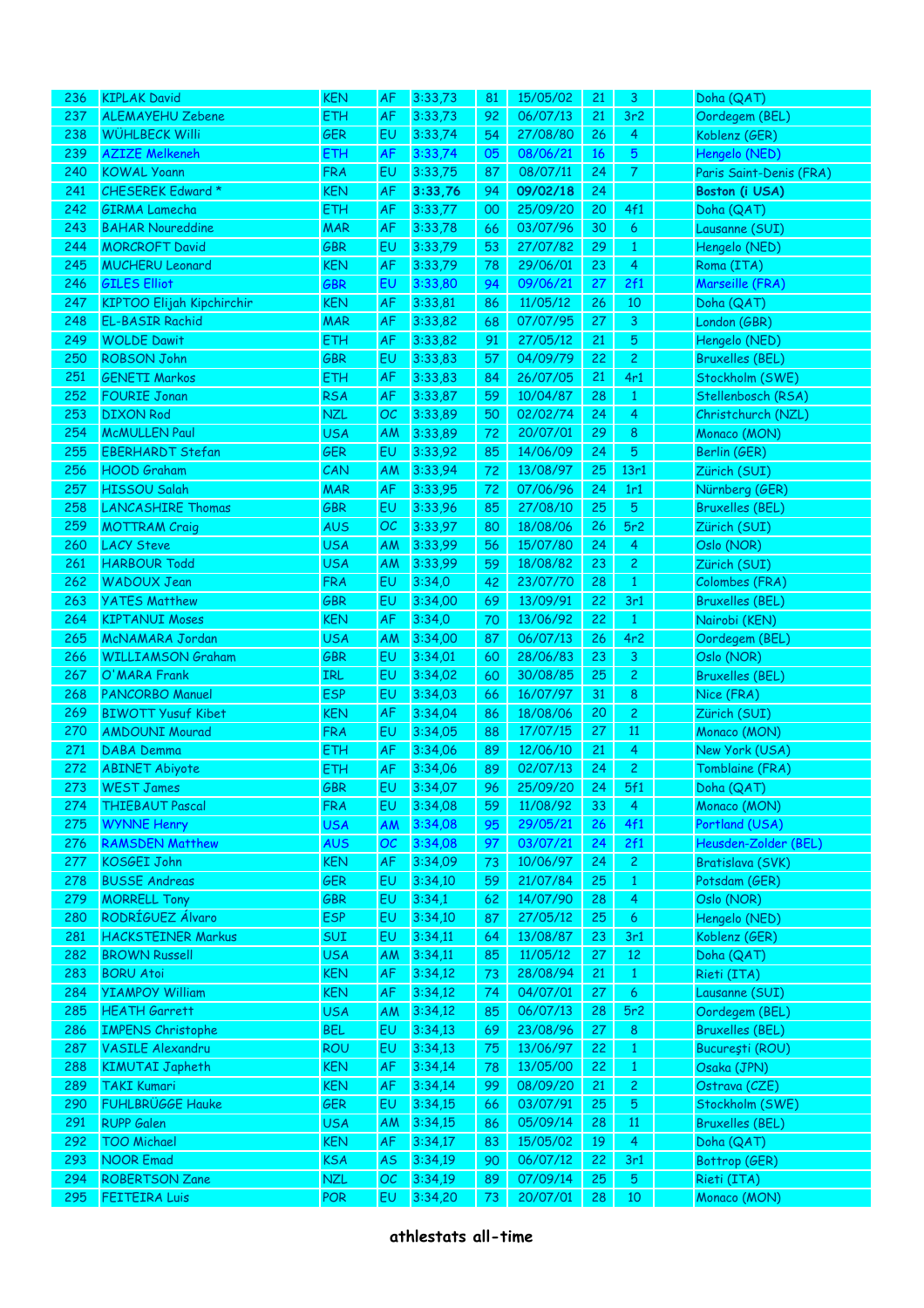| 296 | <b>ADDISU Wegene</b>           | <b>ETH</b> | <b>AF</b> | 3:34,21 | 04 | 08/06/21 | 17 | 6              | Hengelo (NED)             |
|-----|--------------------------------|------------|-----------|---------|----|----------|----|----------------|---------------------------|
| 297 | <b>CROUCH Graham</b>           | <b>AUS</b> | OC        | 3:34,22 | 48 | 02/02/74 | 26 | 5              | Christchurch (NZL)        |
| 298 | <b>BRANNEN Nathan</b>          | CAN        | AM        | 3:34,22 | 82 | 27/05/12 | 30 | 8              | Hengelo (NED)             |
| 299 | PHILIBERT-THIBOUTOT Charles    | CAN        | AM        | 3:34,23 | 90 | 17/07/15 | 25 | 12             | Monaco (MON)              |
| 300 | <b>MIELLET Alexis</b>          | <b>FRA</b> | EU        | 3:34,23 | 95 | 12/07/19 | 24 | 12             | Monaco (MON)              |
| 301 | <b>HASSAN Abdirahman Saeed</b> | QAT        | <b>AS</b> | 3:34,24 | 97 | 12/05/21 | 24 | 2f1            | Nerja (ESP)               |
| 302 | <b>TEGENKAMP Matthew</b>       | <b>USA</b> | AM        | 3:34,25 | 82 | 02/07/07 | 25 | 8              | Athína (GRE)              |
| 303 | <b>LEER Will</b>               | <b>USA</b> | AM        | 3:34,26 | 85 | 19/07/14 | 29 | 1r1            | Heusden-Zolder (BEL)      |
| 304 | <b>BLANKENSHIP Ben</b>         | <b>USA</b> | AM        | 3:34,26 | 88 | 09/09/16 | 27 | 9              | <b>Bruxelles (BEL)</b>    |
| 305 | <b>BULKOVSKIY Andrey</b>       | <b>UKR</b> | EU        | 3:34,27 | 72 | 03/06/96 | 24 | 4              | Paris Saint-Denis (FRA)   |
| 306 | <b>MWANGI Paul</b>             | <b>KEN</b> | AF        | 3:34,29 | 73 | 08/08/00 | 27 | $\mathbf{1}$   | Linz (AUT)                |
| 307 | van DEVENTER Juan              | <b>RSA</b> | AF        | 3:34,30 | 83 | 30/05/09 | 26 |                | New York (USA)            |
|     |                                |            | AF        | 3:34,36 |    |          |    | $\overline{c}$ |                           |
| 308 | <b>ONDIEKI Yobes</b>           | <b>KEN</b> |           |         | 61 | 21/08/90 | 29 | $\overline{c}$ | Rovereto (ITA)            |
| 309 | <b>BADDELEY Andrew</b>         | <b>GBR</b> | EU        | 3:34,36 | 82 | 06/06/08 | 26 | 3              | Oslo (NOR)                |
| 310 | <b>KESSLER Hobbs</b>           | <b>USA</b> | AM        | 3:34,36 | 03 | 29/05/21 | 18 | 5f1            | Portland (USA)            |
| 311 | <b>ABAOUB Miloud</b>           | <b>ALG</b> | AF        | 3:34,37 | 77 | 30/08/98 | 21 | $\overline{c}$ | Rieti (ITA)               |
| 312 | DAMIÃO Manuel                  | POR        | EU        | 3:34,37 | 78 | 31/07/04 | 26 | 9r1            | Heusden-Zolder (BEL)      |
| 313 | <b>ROFF Jeremy</b>             | <b>AUS</b> | OC        | 3:34,39 | 83 | 14/06/09 | 26 | 8              | Berlin (GER)              |
| 314 | <b>LIMO</b> Erustus            | <b>KEN</b> | AF        | 3:34,4  | 79 | 12/06/99 | 20 | $\mathbf{1}$   | Nairobi (KEN)             |
| 315 | <b>LEGESSE Henok</b>           | <b>ETH</b> | AF        | 3:34,42 | 88 | 30/05/09 | 21 | 3              | New York (USA)            |
| 316 | <b>DENISSEL Simon</b>          | <b>FRA</b> | EU        | 3:34,43 | 90 | 03/09/21 | 31 | 6              | <b>Bruxelles (BEL)</b>    |
| 317 | <b>OLMEDO</b> Manuel           | <b>ESP</b> | EU        | 3:34,44 | 83 | 08/07/11 | 28 | 10             | Paris Saint-Denis (FRA)   |
| 318 | <b>OSTROWSKI Artur</b>         | POL        | EU        | 3:34,45 | 88 | 13/09/11 | 23 | 6              | Zagreb (CRO)              |
| 319 | O'LIONAIRD Ciaran              | <b>IRL</b> | EU        | 3:34,46 | 88 | 02/08/11 | 23 | 2r1            | Oordegem (BEL)            |
| 320 | <b>JIMÉNEZ Anacleto</b>        | <b>ESP</b> | EU        | 3:34,47 | 67 | 12/06/96 | 29 | $\mathbf{1}$   | Madrid (ESP)              |
| 321 | <b>MADI Nabil</b>              | <b>ALG</b> | AF        | 3:34,47 | 81 | 29/07/08 | 27 | 5              | Monaco (MON)              |
| 322 | <b>BAYER Andrew</b>            | <b>USA</b> | AM        | 3:34,47 | 90 | 06/07/13 | 23 | 6r2            | Oordegem (BEL)            |
| 323 | <b>TOLOSA Taresa</b>           | <b>ETH</b> | AF        | 3:34,47 | 98 | 10/06/17 | 19 | 3r1            | Hengelo (NED)             |
| 324 | <b>CHERUIYOT Frederick</b>     | <b>KEN</b> | AF        | 3:34,48 | 70 | 21/07/99 | 29 | 11             | Paris (FRA)               |
| 325 | <b>LOTAREV Igor</b>            | <b>RUS</b> | EU        | 3:34,49 | 64 | 30/08/85 | 21 | 4              | <b>Bruxelles (BEL)</b>    |
| 326 | <b>HANNES Pieter-Jan</b>       | <b>BEL</b> | EU        | 3:34,49 | 92 | 19/07/14 | 22 | 2r1            | Heusden-Zolder (BEL)      |
| 327 | <b>GREGOREK John II</b>        | <b>USA</b> | AM        | 3:34,49 | 91 | 25/07/21 | 30 | 3f2            | Azusa (USA)               |
| 328 | PASSEY Adrian                  | <b>GBR</b> | <b>EU</b> | 3:34,50 | 64 | 04/07/87 | 23 | 4              | Oslo (NOR)                |
| 329 | <b>DIEN Philippe</b>           | <b>FRA</b> | EU        | 3:34,52 | 57 | 27/07/83 | 26 | $\overline{c}$ | Viareggio (ITA)           |
| 330 | <b>DAMIAN Mickael</b>          | <b>FRA</b> | EU        | 3:34,52 | 69 | 28/06/96 | 27 | $\overline{7}$ | Paris (FRA)               |
| 331 | <b>TIOUALI Mohammed Ayoub</b>  | <b>MAR</b> | AF        | 3:34,52 | 91 | 06/07/12 | 21 | 4r1            | Bottrop (GER)             |
| 332 | <b>ROWLAND Mark</b>            | <b>GBR</b> | EU        | 3:34,53 | 63 | 27/07/88 | 25 | $\overline{c}$ | Verona (ITA)              |
| 333 | <b>RONO Peter</b>              | <b>KEN</b> | AF        | 3:34,54 | 67 | 16/08/89 | 22 | $\overline{4}$ | Zürich (SUI)              |
| 334 | <b>ORTH Florian</b>            | <b>GER</b> | EU        | 3:34,54 | 89 | 05/07/14 | 25 | 2r2            | Oordegem (BEL)            |
| 335 | <b>MERBER Kyle</b>             | <b>USA</b> | AM        | 3:34,54 | 90 | 29/05/15 | 25 | $\mathbf{1}$   | Greenville (USA)          |
| 336 | <b>DIRIRSA Teshome</b>         | <b>ETH</b> | AF        | 3:34,55 | 94 | 11/06/12 | 18 | 1r1            | Praha (CZE)               |
| 337 | RASSIOUI Badr                  | <b>MAR</b> | AF        | 3:34,55 | 85 | 06/07/12 | 27 | 5r1            | Bottrop (GER)             |
|     |                                |            |           |         |    |          |    |                |                           |
| 338 | <b>SYMMONDS Nick</b>           | <b>USA</b> | AM        | 3:34,55 | 83 | 19/07/13 | 30 | 10             | Monaco (MON)              |
| 339 | MOUHYADIN Abdi Waiss           | DJI        | AF        | 3:34,55 | 96 | 06/05/16 | 20 | 5              | Doha (QAT)                |
| 340 | <b>MEI Stefano</b>             | <b>ITA</b> | <b>EU</b> | 3:34,57 | 63 | 07/09/86 | 23 | $\mathbf{3}$   | Rieti (ITA)               |
| 341 | REGASSA Chala                  | <b>ETH</b> | AF        | 3:34,57 | 96 | 10/06/17 | 21 | 4r1            | Hengelo (NED)             |
| 342 | <b>CIATTEI Vincent</b>         | <b>USA</b> | AM        | 3:34,57 | 95 | 29/05/21 | 26 | 6f1            | Portland (USA)            |
| 343 | <b>ESSAYI Anass</b>            | <b>MAR</b> | AF        | 3:34,58 | 01 | 08/06/21 | 20 | $\overline{7}$ | Hengelo (NED)             |
| 344 | <b>McKAY Kevin</b>             | <b>GBR</b> | EU        | 3:34,59 | 69 | 24/08/97 | 28 | 10             | Köln (GER)                |
| 345 | FERNANDEZ German               | <b>USA</b> | AM        | 3:34,60 | 90 | 02/09/12 | 22 | $\mathcal{T}$  | Berlin (GER)              |
| 346 | <b>SCAMMELL Pat</b>            | <b>AUS</b> | OC        | 3:34,61 | 61 | 17/03/88 | 27 | $\mathbf{S}$   | Melbourne (AUS)           |
| 347 | <b>TIRELLI Davide</b>          | <b>ITA</b> | EU        | 3:34,61 | 66 | 15/07/92 | 26 | 8              | Nice (FRA)                |
| 348 | AL-GARNI Mohamad               | QAT        | <b>AS</b> | 3:34,61 | 92 | 20/12/11 | 19 | 3              | Doha (QAT)                |
| 349 | <b>COPELAND Piers</b>          | <b>GBR</b> | EU        | 3:34,62 | 98 | 09/06/21 | 23 | 6f1            | Marseille (FRA)           |
| 350 | <b>CRUZ Joaquim</b>            | <b>BRA</b> | AM        | 3:34,63 | 63 | 14/08/88 | 25 | $\mathbf{1}$   | Hengelo (NED)             |
| 351 | <b>FARKEN Robert</b>           | <b>GER</b> | EU        | 3:34,64 | 97 | 06/06/21 | 24 | $\mathbf{1}$   | <b>Braunschweig (GER)</b> |
| 352 | <b>HACKER Tim</b>              | <b>USA</b> | AM        | 3:34,66 | 62 | 13/08/87 | 25 | 4r1            | Koblenz (GER)             |
| 353 | PARRA Roberto *                | <b>ESP</b> | EU        | 3:34,66 | 76 | 22/02/03 | 27 | $\mathbf{1}$   | Sevilla (i ESP)           |
| 354 | <b>NUGUSE Yared</b>            | <b>USA</b> | AM        | 3:34,68 | 99 | 13/05/21 | 22 | 1h2            | Raleigh (USA)             |
| 355 | WEIDLINGER Günther             | AUT        | EU        | 3:34,69 | 78 | 07/06/00 | 22 | 2r1            | Kassel (GER)              |
|     |                                |            |           |         |    |          |    |                |                           |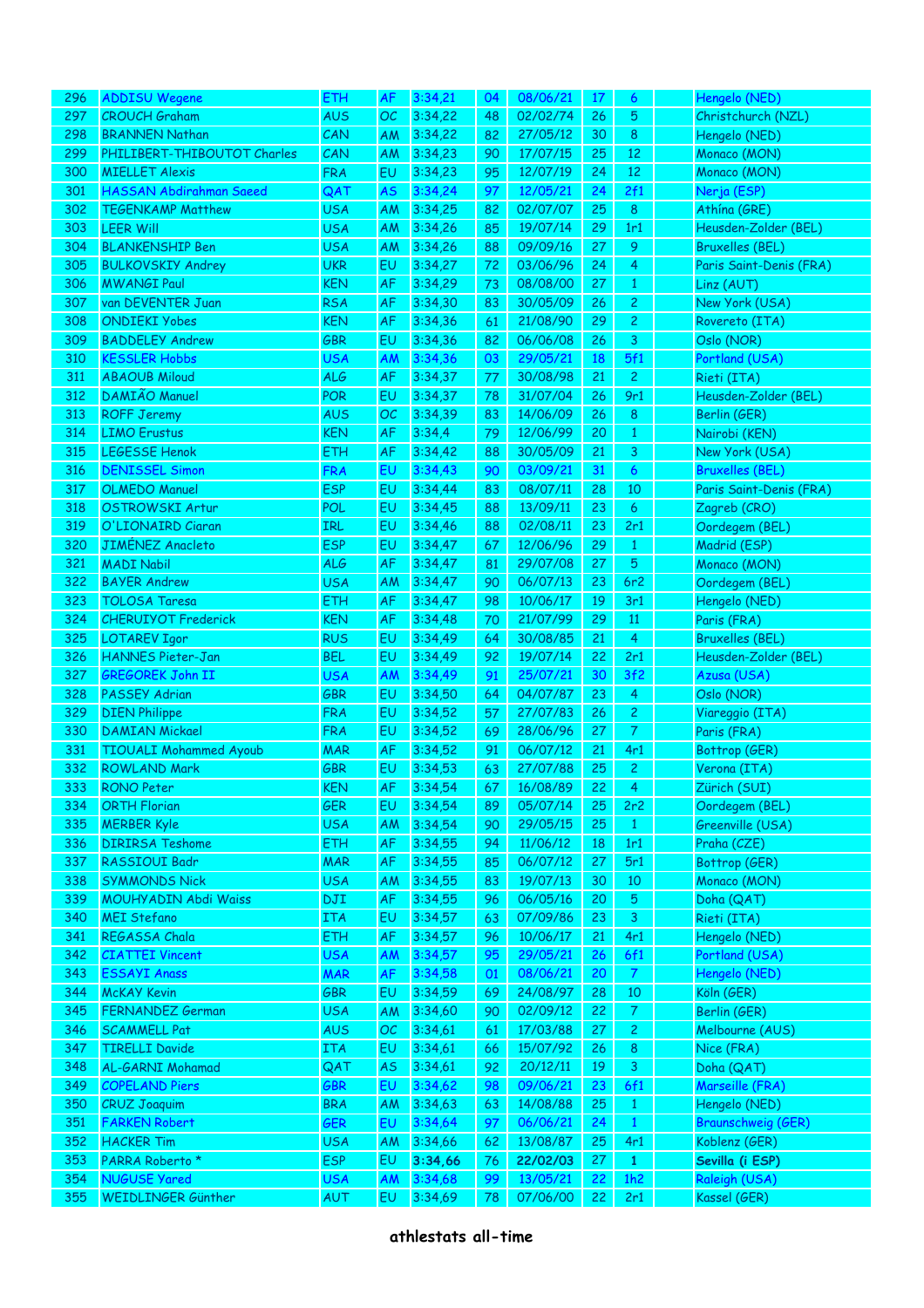| 356 | <b>NIKITIN Vladimir</b>            | <b>RUS</b> | EU        | 3:34,69 | 92 | 22/06/19 | 27 | 1                |    | Zhukovskiy (RUS)       |
|-----|------------------------------------|------------|-----------|---------|----|----------|----|------------------|----|------------------------|
| 357 | <b>ARAGON Chuck</b>                | <b>USA</b> | AM        | 3:34,7  | 59 | 21/07/84 | 25 | 3                |    | Oslo (NOR)             |
| 358 | <b>GRUBER Charlie</b>              | <b>USA</b> | AM        | 3:34,71 | 78 | 31/07/04 | 26 | 10r1             |    | Heusden-Zolder (BEL)   |
| 359 | FIDA Soresa                        | ETH        | AF        | 3:34,72 | 93 | 25/06/11 | 18 | 3                |    | Cottbus (GER)          |
| 360 | TANNER Samuel *                    | <b>NZL</b> | ОC        | 3:34,72 | 00 | 13/02/21 | 21 | 3                |    | New York (i USA)       |
| 361 | <b>COLLARD Philippe</b>            | <b>FRA</b> | EU        | 3:34,75 | 60 | 08/09/87 | 27 | 3                |    | Rieti (ITA)            |
| 362 | LOUGH Gary                         | <b>GBR</b> | EU        | 3:34,76 | 70 | 09/09/95 | 25 | $\mathcal{T}$    |    | Monaco (MON)           |
| 363 | <b>MURRAY Ross</b>                 | GBR        | EU        | 3:34,76 | 90 | 27/05/12 | 22 | 9                |    | Hengelo (NED)          |
|     | <b>BUSTOS David</b>                |            |           |         |    | 07/06/12 |    |                  |    |                        |
| 364 |                                    | <b>ESP</b> | EU        | 3:34,77 | 90 |          | 22 | 2r1              |    | Huelva (ESP)           |
| 365 | THOMPSON Joshua *                  | <b>USA</b> | AM        | 3:34,77 | 93 | 27/02/20 | 27 | $\mathbf{1}$     |    | Boston (i USA)         |
| 366 | <b>ANDREWS Robby</b>               | <b>USA</b> | AM        | 3:34,78 | 91 | 18/05/12 | 21 | 3r1              |    | Los Angeles (USA)      |
| 367 | de OLIVEIRA Edgar Martins          | <b>BRA</b> | AM        | 3:34,80 | 67 | 17/07/91 | 24 | $\mathbf{3}$     |    | Roma (ITA)             |
| 368 | <b>AMIN Mohammed</b>               | <b>MAR</b> | AF        | 3:34,81 | 76 | 02/07/99 | 23 | 6                |    | Lausanne (SUI)         |
| 369 | <b>BIWOTT Peter Kipkorir</b>       | <b>KEN</b> | AF        | 3:34,81 | 76 | 02/07/01 | 25 | 3                |    | Zagreb (CRO)           |
| 370 | LÓPEZ Kevin                        | <b>ESP</b> | EU        | 3:34,83 | 90 | 05/07/19 | 29 | 10               |    | Lausanne (SUI)         |
| 371 | <b>BECKER Uwe</b>                  | <b>GER</b> | EU        | 3:34,84 | 55 | 31/08/83 | 28 | 3                |    | Koblenz (GER)          |
| 372 | ZDRAVKOVIC Dragan                  | <b>SRB</b> | EU        | 3:34,85 | 59 | 20/08/83 | 24 | 2                |    | Praha (CZE)            |
| 373 | <b>EL-WARDI Mohamed Said</b>       | <b>MAR</b> | AF        | 3:34,85 | 72 | 30/06/00 | 28 | 11               |    | Roma (ITA)             |
| 374 | <b>AARRASS Jamale</b>              | <b>FRA</b> | EU        | 3:34,85 | 81 | 18/05/12 | 31 | 1r3              |    | Los Angeles (USA)      |
| 375 | <b>KUBISTA Jan</b>                 | <b>CZE</b> | EU        | 3:34,87 | 60 | 20/08/83 | 23 | 3                |    | Praha (CZE)            |
| 376 | <b>BENITZ Timo</b>                 | <b>GER</b> | EU        | 3:34,87 | 91 | 11/06/17 | 26 | 8r2              |    | Hengelo (NED)          |
| 377 | <b>MYERS Rob</b>                   | <b>USA</b> | AM        | 3:34,89 | 80 | 22/07/05 | 25 | 6                |    | London (GBR)           |
| 378 | <b>AHMED Mohammed</b>              | CAN        | AM        | 3:34,89 | 91 | 21/07/20 | 29 | $\mathbf{1}$     |    | Portland (USA)         |
| 379 | O'DONOGHUE Peter                   | <b>NZL</b> | OC        | 3:34,9  | 61 | 18/03/87 | 26 | 2                |    | Melbourne (AUS)        |
|     |                                    |            |           | 3:34,91 |    | 20/10/68 |    |                  |    |                        |
| 380 | <b>KEINO Kipchoge</b>              | <b>KEN</b> | AF        |         | 40 |          | 28 | $\mathbf{1}$     | OG | Cd. México (MEX)       |
| 381 | <b>CARROLL Mark</b>                | IRL        | EU        | 3:34,91 | 72 | 17/06/00 | 28 | $\mathbf{1}$     |    | Raleigh (USA)          |
| 382 | <b>MARAJO José</b>                 | <b>FRA</b> | EU        | 3:34,93 | 54 | 04/09/83 | 29 | 3                |    | Rieti (ITA)            |
| 383 | <b>LANGAT Shadrack</b>             | <b>KEN</b> | AF        | 3:34,93 | 78 | 02/07/99 | 21 | $\mathcal{T}$    |    | Lausanne (SUI)         |
| 384 | vande WIELE Jürgen                 | <b>BEL</b> | EU        | 3:34,93 | 74 | 24/08/01 | 27 | 14               |    | <b>Bruxelles (BEL)</b> |
| 385 | <b>LESLIE Cory</b>                 | <b>USA</b> | AM        | 3:34,93 | 89 | 06/07/13 | 24 | 7r2              |    | Oordegem (BEL)         |
| 386 | ORDÓÑEZ Saúl                       | <b>ESP</b> | EU        | 3:34,98 | 94 | 24/08/20 | 26 | 2f1              |    | Castellón (ESP)        |
| 387 | <b>KIPRUGUT Boaz</b>               | <b>KEN</b> | AF        | 3:34,99 | 98 | 19/06/21 | 23 | $\boldsymbol{6}$ |    | Nairobi (KEN)          |
| 388 | <b>WAIGWA Wilson</b>               | <b>KEN</b> | AF        | 3:35,0  | 49 | 31/08/83 | 34 | 2                |    | Koblenz (GER)          |
| 389 | JOCTEUR-MONROZIER Pierrik          | <b>FRA</b> | EU        | 3:35,00 | 98 | 14/08/20 | 22 | 9                |    | Monaco (MON)           |
| 390 | <b>MITI Abednego Chesebe</b>       | <b>KEN</b> | AF        | 3:35,02 | 82 | 15/06/12 | 30 | 3                |    | Nairobi (KEN)          |
| 391 | <b>SASÍNEK Filip</b>               | <b>CZE</b> | EU        | 3:35,02 | 96 | 08/09/20 | 24 | $\overline{4}$   |    | Ostrava (CZE)          |
| 392 | <b>GULDBERG Mogens</b>             | <b>DEN</b> | EU        | 3:35,03 | 63 | 15/08/90 | 27 | 1r2              |    | Zürich (SUI)           |
| 393 | <b>CASTILLO Maurys Surel</b>       | CUB.       | AM        | 3:35,03 | 84 | 07/06/12 | 28 | 3r1              |    | Huelva (ESP)           |
| 394 | <b>AKACHAB Brahim</b>              | <b>MAR</b> | AF        | 3:35,03 | 93 | 16/07/17 | 24 | $\mathbf{1}$     |    | Rabat (MAR)            |
| 395 | <b>KIPTOO Julius</b>               | <b>KEN</b> | AF        | 3:35,06 | 77 | 13/08/97 | 20 | 3r2              |    | Zürich (SUI)           |
| 396 | <b>GONZALES Alex</b>               | <b>FRA</b> | EU        | 3:35,07 | 51 | 04/09/79 | 28 | $\mathbf{3}$     |    | <b>Bruxelles (BEL)</b> |
| 397 | <b>DRUPPERS Rob</b>                | <b>NED</b> | EU        | 3:35,07 | 62 | 23/08/85 | 23 | 7r1              |    | Berlin (GER)           |
| 398 | <b>GEEMI Richard</b>               | <b>KEN</b> | AF        | 3:35,07 | 73 | 14/07/01 | 28 | $\overline{2}$   |    | Formia (ITA)           |
| 399 | ZEBROWSKI Krzysztof                | POL        | EU        | 3:35,07 | 90 | 08/09/13 | 23 | $\mathcal{T}$    |    | Rieti (ITA)            |
| 400 | <b>BIBIĆ</b> Elzan                 | <b>SRB</b> | EU        | 3:35,07 | 99 | 15/09/20 | 21 | $\overline{4}$   |    | Zagreb (CRO)           |
|     |                                    |            |           |         |    |          |    |                  |    |                        |
| 401 | <b>HORSFIELD Neil</b>              | GBR        | EU        | 3:35,08 | 66 | 10/08/90 | 24 | $\overline{4}$   |    | <b>Bruxelles (BEL)</b> |
| 402 | <b>ALAMIREW Yenew</b>              | ETH        | AF        | 3:35,09 | 90 | 04/06/11 | 21 | 5r1              |    | Eugene (USA)           |
| 403 | <b>STEMBER Michael</b>             | <b>USA</b> | AM        | 3:35,11 | 78 | 18/08/00 | 22 | 10               |    | Monaco (MON)           |
| 404 | <b>CHERU Tesfaye</b>               | <b>ETH</b> | AF        | 3:35,12 | 93 | 19/07/14 | 21 | 4r1              |    | Heusden-Zolder (BEL)   |
| 405 | <b>LETTING Vincent</b>             | <b>KEN</b> | AF        | 3:35,12 | 93 | 16/07/16 | 23 | 5r1              |    | Heusden-Zolder (BEL)   |
| 406 | <b>ATKINSON Jeff</b>               | <b>USA</b> | AM        | 3:35,15 | 63 | 13/08/89 | 26 | $\overline{2}$   |    | Hengelo (NED)          |
| 407 | FARIÑA Angel                       | <b>ESP</b> | EU        | 3:35,15 | 67 | 16/07/90 | 23 | $\overline{4}$   |    | Barcelona (ESP)        |
| 408 | <b>CHEBOIYWO Boaz Kisang</b>       | <b>KEN</b> | AF        | 3:35,20 | 78 | 30/05/05 | 27 | 2r2              |    | Palo Alto (USA)        |
| 409 | ANOU Abderrahmane                  | ALG        | AF        | 3:35,2  | 91 | 09/07/11 | 20 | $\mathbf{3}$     |    | Alger (ALG)            |
| 410 | <b>CHERUIYOT Benjamin Kipkurui</b> | <b>KEN</b> | AF        | 3:35,20 | 87 | 06/07/12 |    | 7r1              |    | Bottrop (GER)          |
| 411 | <b>MAIYO Hillary Kipkorir</b>      | <b>KEN</b> | AF        | 3:35,20 | 93 | 08/07/15 | 22 | $\mathbf{1}$     |    | Barcelona (ESP)        |
| 412 | <b>PYRAH Jason</b>                 | <b>USA</b> | AM        | 3:35,21 | 69 | 28/06/96 | 27 | 9                |    | Paris (FRA)            |
| 413 | <b>JENNINGS Gabriel</b>            | <b>USA</b> | AM        | 3:35,21 | 79 | 03/09/00 | 21 | $\mathcal{T}$    |    | Rieti (ITA)            |
| 414 | <b>SEE Jeff</b>                    | <b>USA</b> | AM        | 3:35,21 | 86 | 16/06/12 | 26 | 1r1              |    | Indianapolis (USA)     |
| 415 | <b>KETER Vincent Kibet</b>         | <b>KEN</b> | <b>AF</b> | 3:35,21 | 02 | 13/06/21 | 19 | 1f1              |    | Sollentuna (SWE)       |
|     |                                    |            |           |         |    |          |    |                  |    |                        |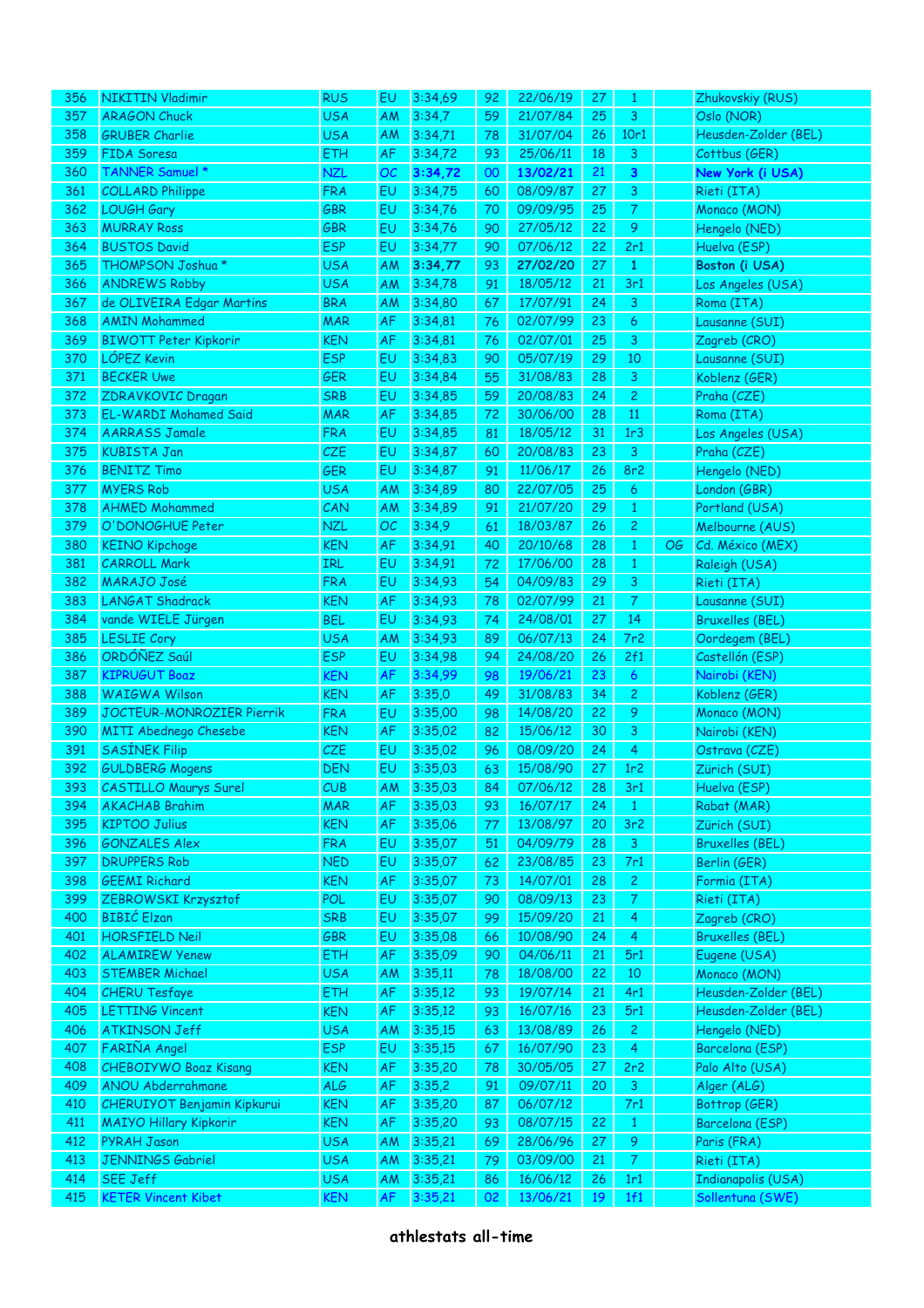| 416        | <b>VERMEULEN Jochem</b>                  | <b>BEL</b>        | E <sub>U</sub> | 3:35,21            | 98 | 03/07/21             | 23 | 3f1              |    | Heusden-Zolder (BEL)           |
|------------|------------------------------------------|-------------------|----------------|--------------------|----|----------------------|----|------------------|----|--------------------------------|
|            |                                          |                   |                |                    |    |                      |    |                  |    |                                |
| 417        | <b>CHEKHEMANI Rachid</b>                 | <b>FRA</b>        | EU             | 3:35,22            | 73 | 29/06/99             | 26 | $\mathbf{2}$     |    | Strasbourg (FRA)               |
| 418        | <b>ROBINSON Paul</b>                     | IRL               | EU             | 3:35,22            | 91 | 08/09/13             | 22 | 8                |    | Rieti (ITA)                    |
| 419        | <b>KIPRUTO Brimin Kiprop</b>             | <b>KEN</b>        | AF             | 3:35,23            | 85 | 25/07/06             | 21 | 1r2              |    | Stockholm (SWE)                |
| 420        | <b>ULREY Dorian</b>                      | <b>USA</b>        | AM             | 3:35,23            | 87 | 10/07/09             | 22 | 12               |    | Roma (ITA)                     |
| 421        | <b>JOHNSON Jinson</b>                    | <b>IND</b>        | <b>AS</b>      | 3:35,24            | 91 | 01/09/19             | 28 | $\overline{c}$   |    | Berlin (GER)                   |
| 422        | <b>BARTELSMEYER Amos</b>                 | <b>GER</b>        | EU             | 3:35,24            | 94 | 29/05/21             | 27 | 7f1              |    | Portland (USA)                 |
|            |                                          |                   |                |                    |    |                      |    |                  |    |                                |
| 423        | KANGOGO James Kelwon                     | <b>KEN</b>        | AF             | 3:35,25            | 85 | 25/05/12             | 27 | $\overline{c}$   |    | Dessau (GER)                   |
| 424        | <b>MÖNKEMEYER Uwe</b>                    | <b>GER</b>        | EU             | 3:35,26            | 59 | 17/08/86             | 27 | 5                |    | Köln (GER)                     |
| 425        | <b>GLADWIN John</b>                      | <b>GBR</b>        | EU             | 3:35,26            | 63 | 05/09/86             | 23 | 4                |    | <b>Bruxelles (BEL)</b>         |
| 426        | <b>RANKIN Jonathan</b>                   | <b>USA</b>        | AM             | 3:35,26            | 82 | 26/07/05             | 23 | 2r2              |    | Stockholm (SWE)                |
| 427        | <b>CRIPPA Yemaneberhan</b>               | <b>ITA</b>        | EU             | 3:35,26            | 96 | 05/08/20             | 24 | 1f1              |    | Rovereto (ITA)                 |
| 428        | LAMBRUSCHINI Alessandro                  | <b>ITA</b>        | EU             | 3:35,27            | 65 | 22/07/87             | 22 | $\overline{c}$   |    | Roma (ITA)                     |
|            |                                          |                   |                |                    |    |                      |    |                  |    |                                |
| 429        | <b>KIPSANG David</b>                     | <b>KEN</b>        | AF             | 3:35,27            | 74 | 14/07/96             | 22 | $\mathbf{1}$     |    | Lappeenranta (FIN)             |
| 430        | <b>KIDDER Brannon</b>                    | <b>USA</b>        | AM             | 3:35,27            | 93 | 15/06/19             | 26 | 3                |    | Seattle (USA)                  |
| 431        | <b>MASBACK Craig</b>                     | <b>USA</b>        | AM             | 3:35,28            | 55 | 14/07/82             | 27 | 3                |    | Lausanne (SUI)                 |
| 432        | <b>BUCKNER Jack</b>                      | <b>GBR</b>        | EU             | 3:35,28            | 61 | 01/07/86             | 25 | 3                |    | Stockholm (SWE)                |
| 433        | <b>ANDRÉ Thiago</b>                      | <b>BRA</b>        | AM             | 3:35,28            | 95 | 02/06/17             | 22 | 1r1              |    | Nijmegen (NED)                 |
| 434        | <b>HEALY Shane</b>                       | <b>IRL</b>        | EU             | 3:35,29            | 68 | 22/08/97             | 29 | 12               |    | <b>Bruxelles (BEL)</b>         |
| 435        | <b>GREGOREK John</b>                     | <b>USA</b>        | AM             | 3:35,3             | 60 | 26/06/82             | 22 | 6                |    | Oslo (NOR)                     |
|            |                                          |                   |                |                    |    |                      |    |                  |    |                                |
| 436        | <b>OBRIST Christian</b>                  | <b>ITA</b>        | EU             | 3:35,32            | 80 | 09/09/07             | 27 | 3                |    | Rieti (ITA)                    |
| 437        | <b>CASEY Patrick</b>                     | <b>USA</b>        | AM             | 3:35,32            | 90 | 05/07/14             | 24 | 3r <sub>2</sub>  |    | Oordegem (BEL)                 |
| 438        | <b>KIPROTICH Brimin Kiprono</b>          | <b>KEN</b>        | AF             | 3:35,32            | 99 | 12/07/19             | 20 | 13               |    | Monaco (MON)                   |
| 439        | <b>GRIJALVA Luis</b>                     | <b>GUA</b>        | AM             | 3:35,32            | 99 | 18/07/21             | 22 | 2f1              |    | Mission Viejo (USA)            |
| 440        | van der WESTHUIZEN Peter                 | <b>RSA</b>        | AF             | 3:35,33            | 84 | 30/05/09             | 25 | 4                |    | New York (USA)                 |
| 441        | <b>KIPTOO Anthony</b>                    | <b>KEN</b>        | AF             | 3:35,33            | 97 | 24/05/15             | 18 | 3                |    | Hengelo (NED)                  |
|            |                                          |                   |                |                    |    |                      |    |                  |    |                                |
| 442        | <b>TUWEI Cornelius</b>                   | <b>KEN</b>        | AF             | 3:35,34            | 93 | 01/09/19             | 26 | 3                |    | Berlin (GER)                   |
| 443        | <b>BAYISSA Fita</b>                      | ETH               | AF             | 3:35,35            | 72 | 10/07/99             | 27 | 1r <sub>2</sub>  |    | Arnhem (NED)                   |
| 444        | <b>SELMOUNI Anis</b>                     | <b>MAR</b>        | AF             | 3:35,35            | 79 | 13/07/03             | 24 | 4                |    | Gateshead (GBR)                |
|            |                                          |                   |                |                    |    |                      | 23 | 11               |    | Rabat (MAR)                    |
| 445        | <b>OULADHA Hicham</b>                    | <b>MAR</b>        | AF             | 3:35,35            | 95 | 13/07/18             |    |                  |    |                                |
| 446        | <b>WARSAMA Ahmed Ibrahim</b>             | QAT               | <b>AS</b>      | 3:35,38            | 66 | 28/08/94             | 28 | $\mathcal{T}$    |    | Abbotsford (CAN)               |
|            |                                          |                   |                |                    |    |                      |    |                  |    |                                |
| 447        | <b>MALOZEMLIN Vladimir</b>               | <b>RUS</b>        | EU             | 3:35,4             | 56 | 23/05/80             | 24 | 1r1              |    | Sochi (RUS)                    |
| 448        | <b>ABDELLAH Abdelhag</b>                 | <b>MAR</b>        | AF             | 3:35,42            | 68 | 01/09/96             | 28 | 12               |    | Rieti (ITA)                    |
| 449        | <b>MWERA Samwel</b>                      | <b>TAN</b>        | AF             | 3:35,42            | 85 | 05/09/04             | 19 | $\boldsymbol{6}$ |    | Rieti (ITA)                    |
| 450        | <b>PAULSON William</b>                   | CAN               | AM             | 3:35,42            | 94 | 29/05/21             | 27 | <b>8f1</b>       |    | Portland (USA)                 |
| 451        | <b>KAWAMURA Kazuki</b>                   | <b>JPN</b>        | <b>AS</b>      | 3:35,42            | 97 | 17/07/21             | 24 | $\mathbf{1}$     |    | Chitose (JPN)                  |
| 452        | <b>MUTAI Vincent Kiprotich</b>           | <b>KEN</b>        | AF             | 3:35,45            | 94 | 25/05/12             | 18 | 4                |    | Dessau (GER)                   |
| 453        | <b>FERLIC Mason</b>                      | USA               | AM             | 3:35,45            | 93 | 29/05/21             | 28 | 9f1              |    | Portland (USA)                 |
| 454        | TEARE Cooper *                           | <b>USA</b>        | <b>AM</b>      | 3:35,46            | 99 | 12/02/21             | 22 | $\mathbf{1}$     |    | Fayetteville (i USA)           |
|            | <b>KIPKOSGEI Luke</b>                    |                   |                |                    |    |                      |    |                  |    |                                |
| 455        |                                          | <b>KEN</b>        | AF             | 3:35,48            | 75 | 01/07/98             | 23 | $\mathbf{1}$     |    | Bellinzona (SUI)               |
| 456        | <b>BERRYHILL Bryan</b>                   | <b>USA</b>        | AM             | 3:35,48            | 77 | 17/08/01             | 24 | 7r2              |    | Zürich (SUI)                   |
| 457        | <b>MILLER Craig</b>                      | <b>USA</b>        | AM             | 3:35,48            | 87 | 06/07/13             | 26 | 11r2             |    | Oordegem (BEL)                 |
| 458        | <b>KIPSANG Eliud</b>                     | <b>KEN</b>        | AF             | 3:35,49            | 96 | 28/05/21             | 25 | 1h2              |    | Jacksonville (USA)             |
| 459        | <b>MÜLLER Wolfram</b>                    | GER               | EU             | 3:35,50            | 81 | 03/06/03             | 22 | $\overline{5}$   |    | Milano (ITA)                   |
| 460        | <b>BLINCOE Adrian</b>                    | <b>NZL</b>        | OC             | 3:35,50            | 79 | 28/08/05             | 26 | $10\,$           |    | Rieti (ITA)                    |
| 461        | <b>BIRMINGHAM Collis</b>                 | <b>AUS</b>        | OC             | 3:35,50            | 84 | 27/08/10             | 26 | 8 <sup>°</sup>   |    | <b>Bruxelles (BEL)</b>         |
| 462        |                                          |                   |                |                    | 63 |                      |    |                  |    |                                |
|            | <b>GEOFFROY Rémy</b>                     | <b>FRA</b>        | EU             | 3:35,52            |    | 22/07/87             | 24 | $\mathbf{3}$     |    | Roma (ITA)                     |
| 463        | <b>MAATAOUI Ali</b>                      | <b>MAR</b>        | AF             | 3:35,52            | 80 | 10/06/05             | 25 | $\mathbf{1}$     |    | Kassel (GER)                   |
| 464        | <b>ESSALHI Younés</b>                    | <b>MAR</b>        | AF             | 3:35,52            | 93 | 27/06/13             | 20 | 1r1              |    | Sollentuna (SWE)               |
| 465        | <b>LOGINOV Andrey</b>                    | <b>RUS</b>        | EU             | 3:35,53            | 72 | 05/06/95             | 23 | $\overline{4}$   |    | Moskva (RUS)                   |
| 466        | <b>GRAFFIN Andrew</b>                    | <b>GBR</b>        | EU             | 3:35,53            | 77 | 06/09/02             | 25 | 10               |    | Berlin (GER)                   |
| 467        | <b>KHADAR Samir</b>                      | <b>ALG</b>        | AF             | 3:35,53            | 86 | 24/06/08             | 22 | 4r1              |    | Jerez de la Frontera (ESP)     |
| 468        | <b>BOLAS Jack</b>                        | <b>USA</b>        | AM             | 3:35,54            | 87 | 06/07/13             | 26 | 12r2             |    | Oordegem (BEL)                 |
| 469        |                                          |                   |                |                    | 00 |                      |    | $\mathbf{1}$     |    |                                |
|            | <b>WALE Getnet</b>                       | ETH               | AF             | 3:35,54            |    | 14/02/21             | 21 |                  |    | Val de Reuil (i FRA)           |
| 470        | <b>ABAD Francisco Javier</b>             | <b>ESP</b>        | EU             | 3:35,55            | 81 | 13/09/11             | 30 | $\mathcal{T}$    |    | Zagreb (CRO)                   |
| 471        | <b>CARREIRA José Luis</b>                | <b>ESP</b>        | EU             | 3:35,56            | 62 | 06/08/86             | 24 | $\overline{c}$   |    | La Coruña (ESP)                |
| 472        | <b>KRAMA Ahmed</b>                       | <b>ALG</b>        | AF             | 3:35,56            | 73 | 13/08/97             | 24 | 5r2              |    | Zürich (SUI)                   |
| 473        | <b>ALI Thamer Kamal</b>                  | QAT               | <b>AS</b>      | 3:35,56            | 88 | 09/05/08             | 20 | $\mathcal{T}$    |    | Doha (QAT)                     |
| 474<br>475 | TÖLGYESI Balazs<br><b>ESHETE Weretew</b> | <b>HUN</b><br>ETH | EU<br>AF       | 3:35,57<br>3:35,57 | 73 | 01/08/96<br>10/06/17 | 23 | 10s1<br>5r1      | OG | Atlanta (USA)<br>Hengelo (NED) |